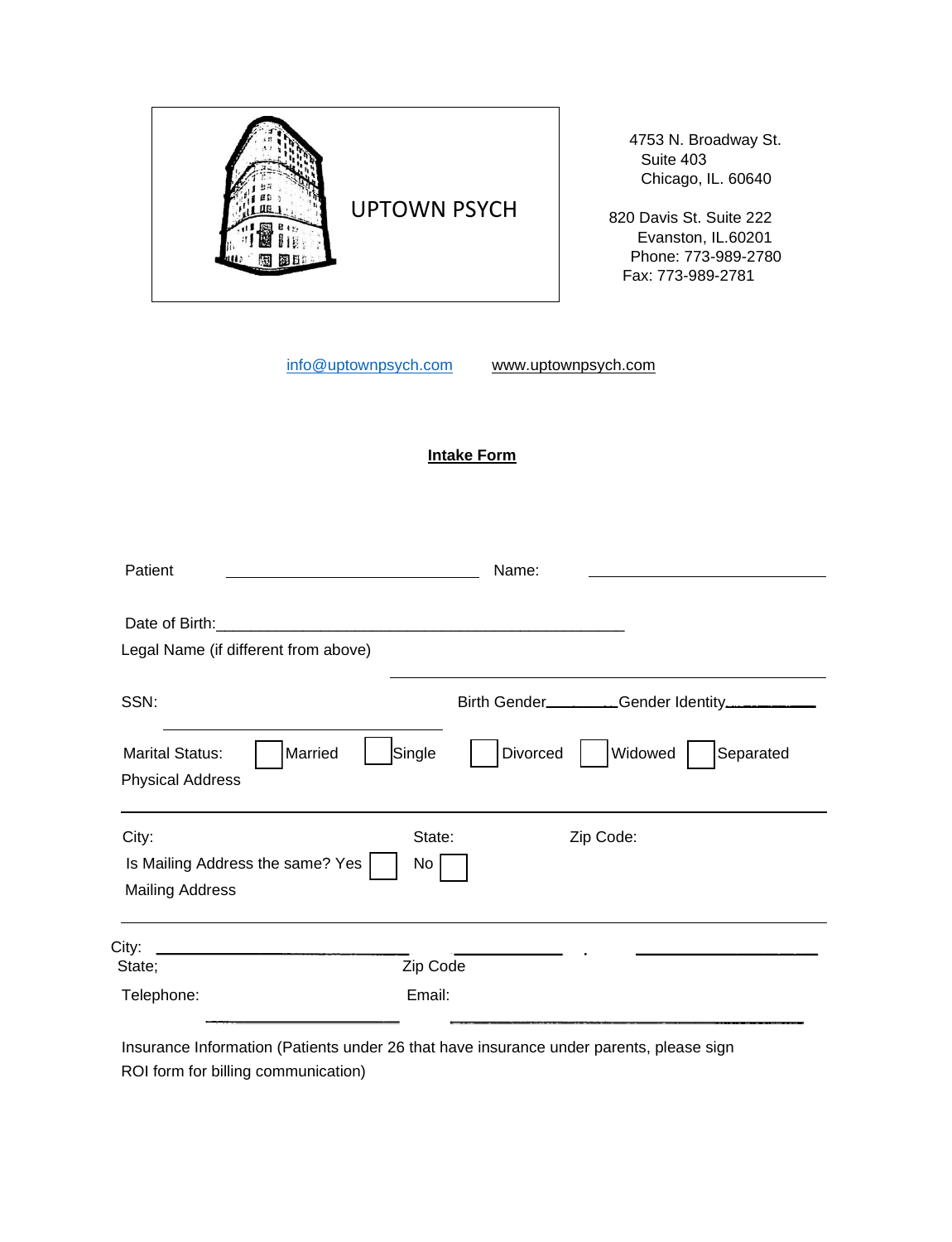| Insurance Provider:                                                                                                                                         |                    | Identification #:                                                                                    |
|-------------------------------------------------------------------------------------------------------------------------------------------------------------|--------------------|------------------------------------------------------------------------------------------------------|
| Group #:                                                                                                                                                    | Policy Holder Name |                                                                                                      |
| Policy Holder DOB                                                                                                                                           |                    | Policy Holder SSN                                                                                    |
| Secondary Insurance:                                                                                                                                        |                    |                                                                                                      |
| Insurance Provider:                                                                                                                                         |                    | Identification#:                                                                                     |
| Group #:                                                                                                                                                    |                    |                                                                                                      |
| From whom or where do you receive your primary medical care?<br>From whom or where do you receive your primary medical care?<br><b>Clinic[Doctors Name:</b> |                    |                                                                                                      |
| Phone:                                                                                                                                                      | Address:           |                                                                                                      |
| elsewhere?<br>If Yes, by whom:                                                                                                                              |                    | Are you currently receiving psychiatric services, professional counseling or psychotherapy<br>Yes No |
| <b>Emergency Contact</b>                                                                                                                                    |                    |                                                                                                      |
|                                                                                                                                                             |                    |                                                                                                      |
| Telephone Number:                                                                                                                                           |                    |                                                                                                      |
| Pharmacy Information                                                                                                                                        |                    |                                                                                                      |
| Name:                                                                                                                                                       |                    |                                                                                                      |
| Address:                                                                                                                                                    |                    |                                                                                                      |
| How did you hear about us:                                                                                                                                  |                    |                                                                                                      |
|                                                                                                                                                             |                    |                                                                                                      |

Would you be interested in learning more about trans-cranial magnetic stimulation (TMS), an FDA cleared, non-drug, side-effect free treatment for depression?



 $\mathcal{A}$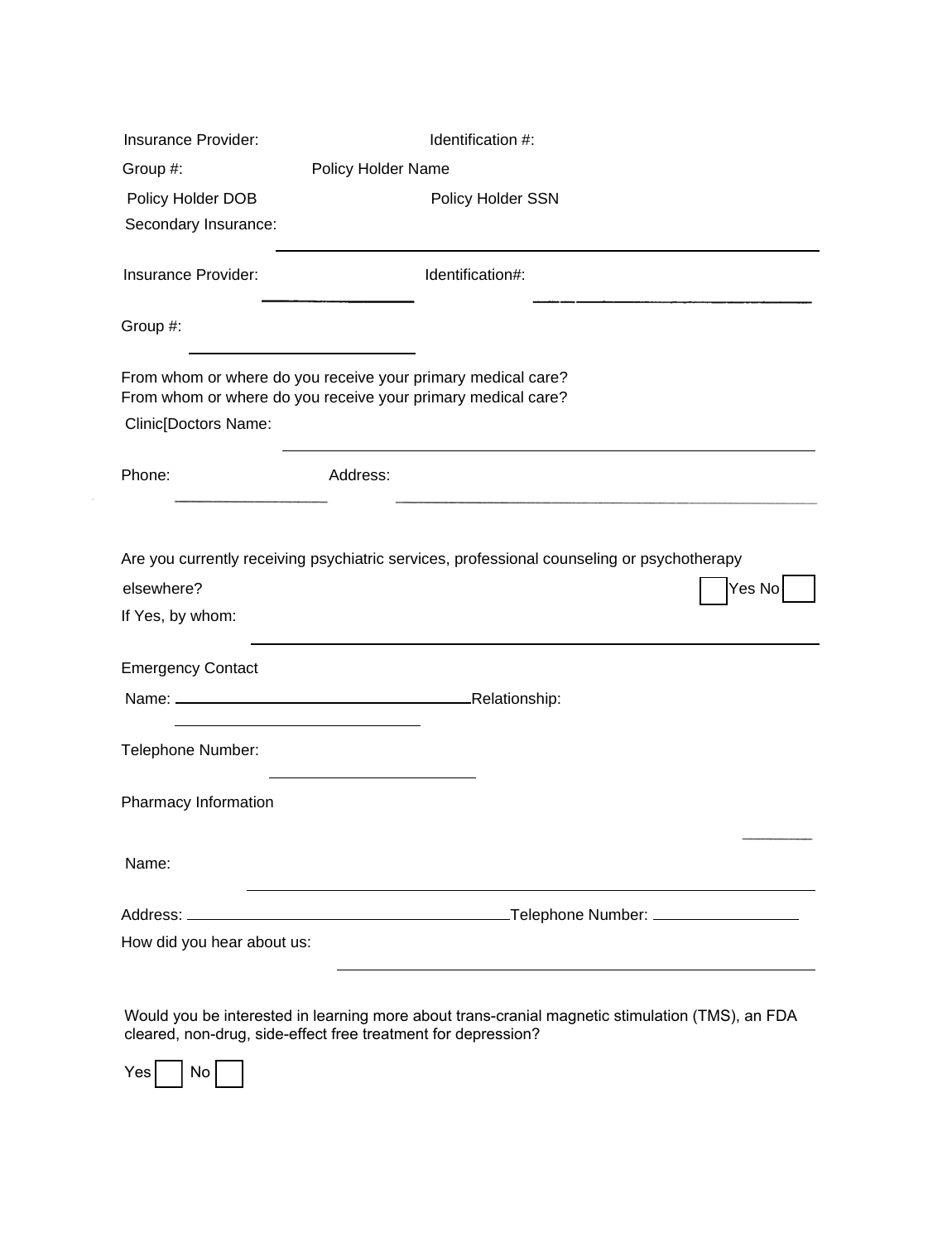## **Office Financial Policy**

|       | Self-Pay Services Only:                                                                                                                                                                                                                                                                                                         | <b>Discounted</b> | Out of       |
|-------|---------------------------------------------------------------------------------------------------------------------------------------------------------------------------------------------------------------------------------------------------------------------------------------------------------------------------------|-------------------|--------------|
|       |                                                                                                                                                                                                                                                                                                                                 | Rate Fees         | Network Fees |
|       | Initial psychiatric evaluation -- up to 60 minutes                                                                                                                                                                                                                                                                              | \$350             | \$350        |
|       | Follow up psychiatry appointment -- 15-30 minutes                                                                                                                                                                                                                                                                               | \$165             | \$265        |
|       | Initial therapy service --1 hour                                                                                                                                                                                                                                                                                                | \$135             | \$300        |
|       | Therapy service -- I hour                                                                                                                                                                                                                                                                                                       | \$135             | \$200        |
|       | Group therapy - I hour                                                                                                                                                                                                                                                                                                          | \$80              | \$100        |
|       | Family/Couples therapy - I hour Miscellaneous                                                                                                                                                                                                                                                                                   | \$135             | \$165        |
| Fees: |                                                                                                                                                                                                                                                                                                                                 |                   |              |
|       | Initial visit no show fee                                                                                                                                                                                                                                                                                                       | \$150             |              |
|       | Follow-up no show fee                                                                                                                                                                                                                                                                                                           | \$100             |              |
|       | Lost controlled substances prescriptions                                                                                                                                                                                                                                                                                        | \$25              |              |
|       | Refill (Future appointment must be scheduled)                                                                                                                                                                                                                                                                                   | \$15              |              |
|       | Letters or medical records                                                                                                                                                                                                                                                                                                      | \$20-\$150        |              |
|       | Self-Pay Discounted Policy:                                                                                                                                                                                                                                                                                                     |                   |              |
|       | I understand that because I am being offered a discounted price for services, I will not be<br>provided claim information to submit to my insurance for reimbursement. Out of Network<br><b>Reimbursement Policy:</b>                                                                                                           |                   |              |
|       | I understand that it is my responsibility to submit any claims to my insurance company for<br>reimbursement.                                                                                                                                                                                                                    |                   |              |
|       | I understand that it can take up to a week to be provided an itemized receipt for my visit.<br>I understand that I am being charged \$265 upfront for psychiatry follow ups. Depending on the<br>services provided that can range from \$100-\$300. If any differences in charges are found, the<br>office will bill/refund me. |                   |              |
|       | Signed                                                                                                                                                                                                                                                                                                                          | Date              |              |

Patient/Guarantor

By signing above, the patient or guarantor acknowledges that he/she has read and agrees to comply with all policies above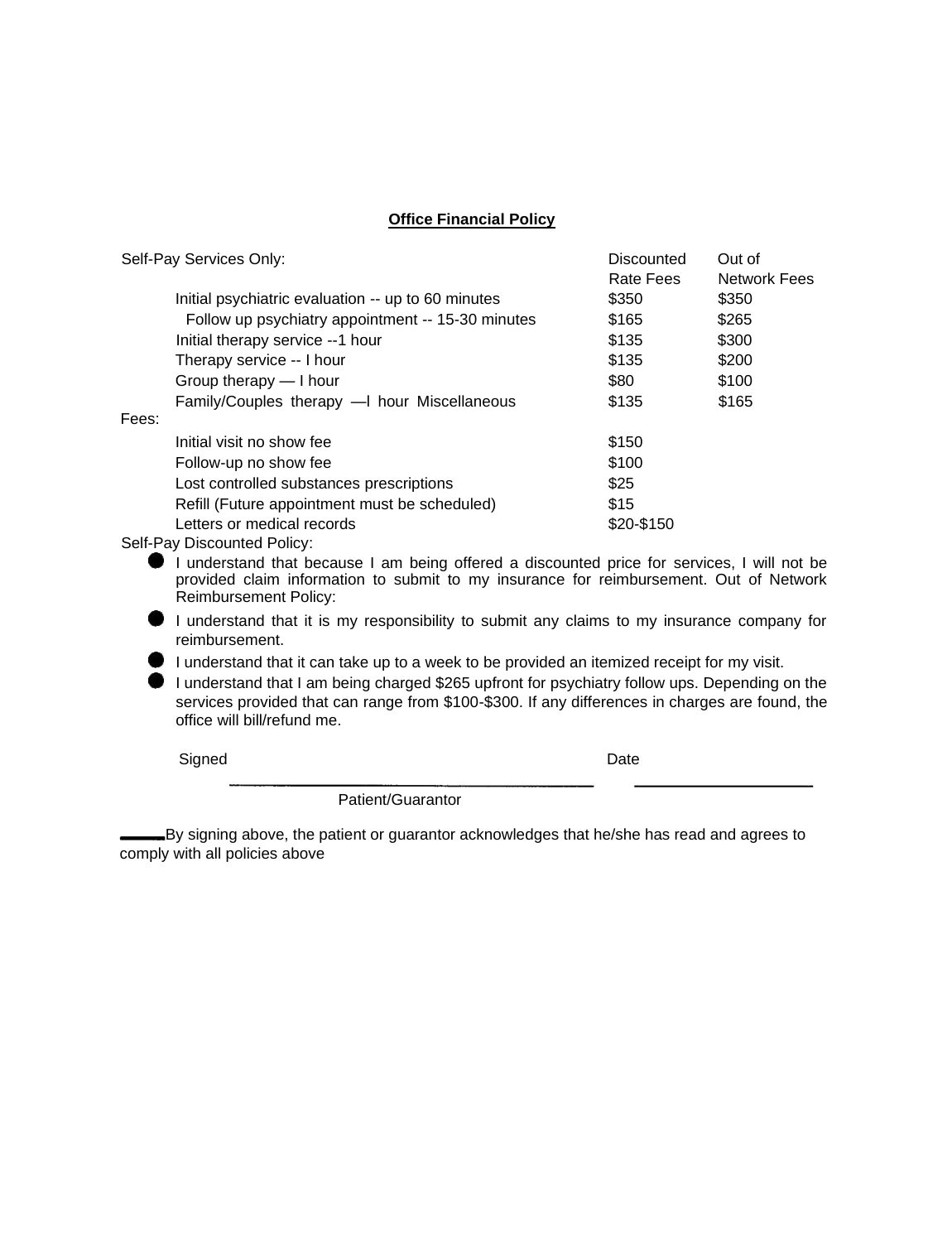#### **Office Financial Policy**

Cancellation/Missed Appointment Policy:

- Failure to show up to an appointment without 24 hours' notice will be subject to a \$150.00 (initial) or \$100.00 (follow up) charge.
- Cancellations made at the time or after a scheduled appointment will be considered as a missed appointment and card on file will be charged.

Individual Financial Responsibility:

- Uptown Psych will verify benefits prior to an appointment but a quote of benefits is not a guarantee of payment.
- I understand that the amount that is calculated at the time of my appointment is an estimate and depending on what is billed by my provider, there might additional be credit or balance after the service.
- I understand that it is my responsibility to provide the office with any changes of insurance coverage prior to my visit or I will be charged the self-pay rate until benefits are verified.  $\bullet$  I understand that in the event that my health plan determines a service to be "not payable", I will be responsible for the complete charge and agree to pay the costs of all services provided.
- I understand that copays/deductible/coinsurance are due at time of service and any outstanding balances need to be paid prior to being seen.
- I understand that if payment cannot be made, my current/future appointments will be cancelled until full payment is received.
- I understand that I am financially responsible for any copay, deductible, coinsurance or noncovered service and may be contacted by email or phone call/text message.
- I understand that Providers may access records for administrative reasons.
- I consent to electronic signature with credit card swiped.

I agree that refunds will be sent by check and the process can take up to 45 days I authorize Uptown Psych to charge my credit/debit card for services not paid by my insurance company within 90 days from services rendered, including copays, deductibles and/or coinsurance after all attempts Uptown Psych has made in collecting the balance.

Signed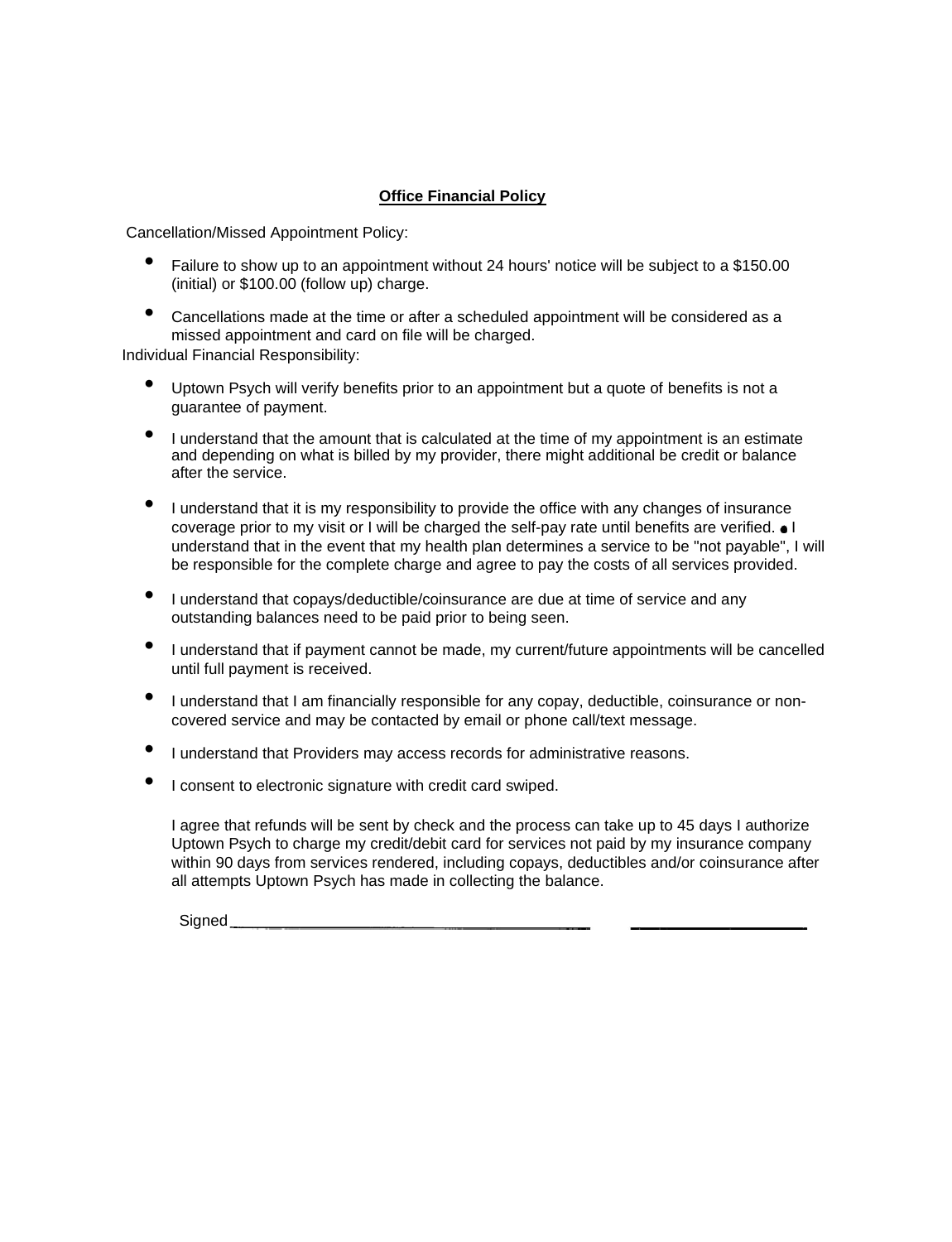## **Phone Consultation & Documentation Requests Policy**

As a reminder, phone calls to your provider should be for emergency purposes only. All other matters are best discussed in session. In order to provide you with the best care, with your permission, our clinicians may communicate with other providers or collect outside information.

At times, this information may be beneficial and inform your treatment.

Scheduling an appointment with one of our psychotherapists to complete any ancillary paperwork or discuss collateral information is highly recommended. For our psychiatrists, appointments for these purposes are absolutely required. Please note, phone contact that our psychotherapists have with outside providers and paperwork completion time are not payable by your insurance company. These services may be billed directly to you from the fee schedule below.

Requests for documentation are granted on a case-by-case basis at the sole discretion of your provider. Typically, several sessions and consistent engagement in treatment is required for a provider to feel comfortable providing documentation of any kind. Beneficial information sources by phone include, but are not limited to:

Outside providers such as past individual therapists or Psychiatrists, group therapy counselors, social workers, and psychological testing specialists. For minors, teachers, school psychologists or social workers, and Individualized Education Plan or 504 involved specialists can also be helpful.

Documentation requests can include, but are not limited to:

Clinical summaries of diagnostic impressions or treatment plans, FMLA (Family Medical Leave Act) paperwork completion, background check documents for employment, bariatric surgery candidate requirements, letters to verify work absences for mental health reasons, documentation to show attendance of mental health appointments (sometimes required for court ordered treatment and minors involved with Department of Child and Family Services), disability paperwork, and summaries of clinical recommendations or impressions as requested by outside medical professionals.

Rates for phone consultation: \$75.00 Rates for documentation completion: \$60.00

Signed Date Date Date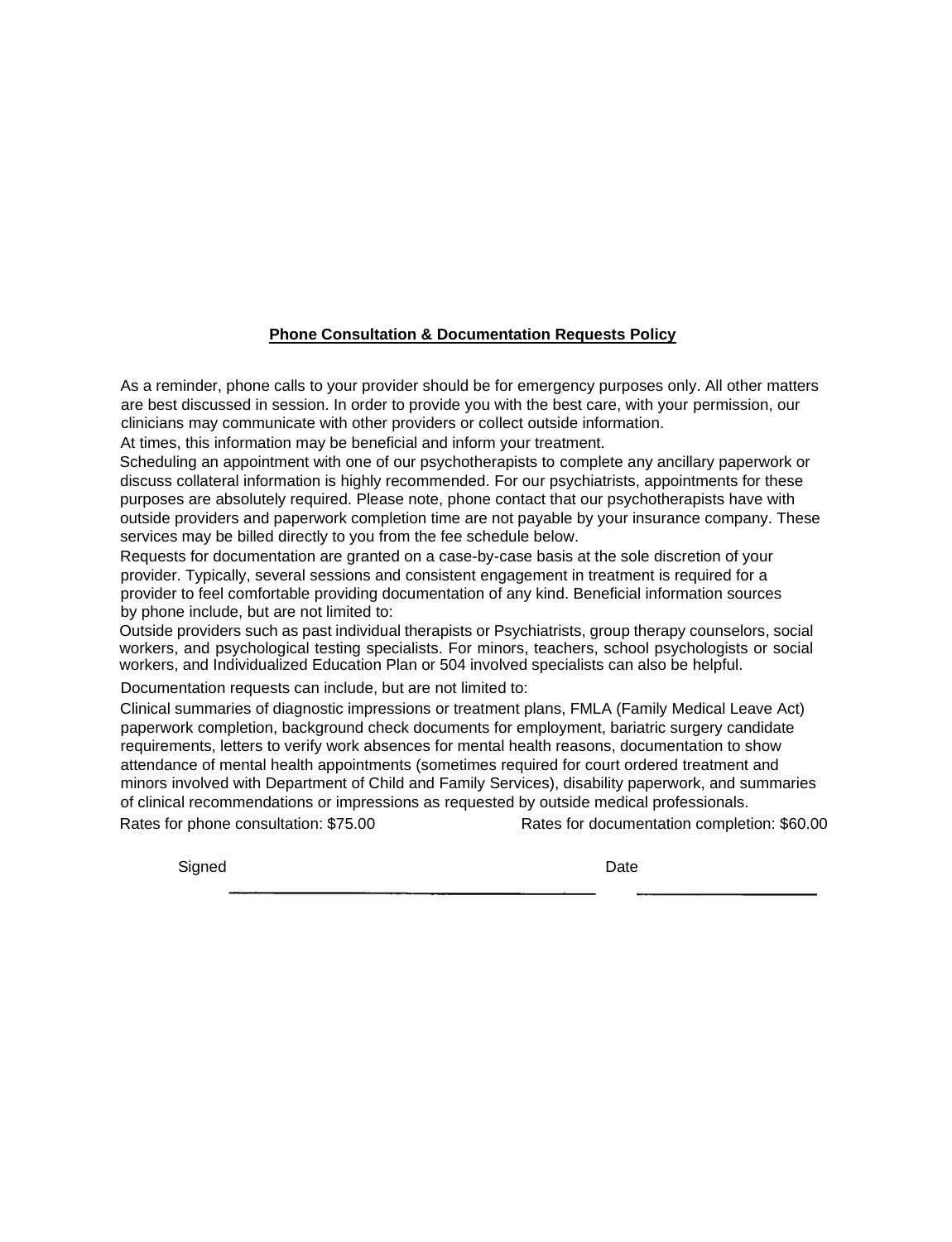## **Credit Card on File Form**

**Uptown Psych** requires that you provide a **credit card** on **file** with our office. **Credit Cards on file** will be used to pay account balances and Credit **cards** will be charged at the time of service for your patient responsibility.

| Visa                                                                                | MasterCard | Amex | <b>Discover</b> |
|-------------------------------------------------------------------------------------|------------|------|-----------------|
| <b>Card Number</b>                                                                  |            |      |                 |
| <b>Expiration Date</b>                                                              |            |      |                 |
| <b>CVV Code</b>                                                                     |            |      |                 |
| Name on Card                                                                        |            |      |                 |
| Address                                                                             |            |      |                 |
| Zip Code                                                                            |            |      |                 |
| I understand that this form is valid without expiration unless I cancel in writing. |            |      |                 |
| Signed                                                                              |            |      | Date            |

Patient/Guarantor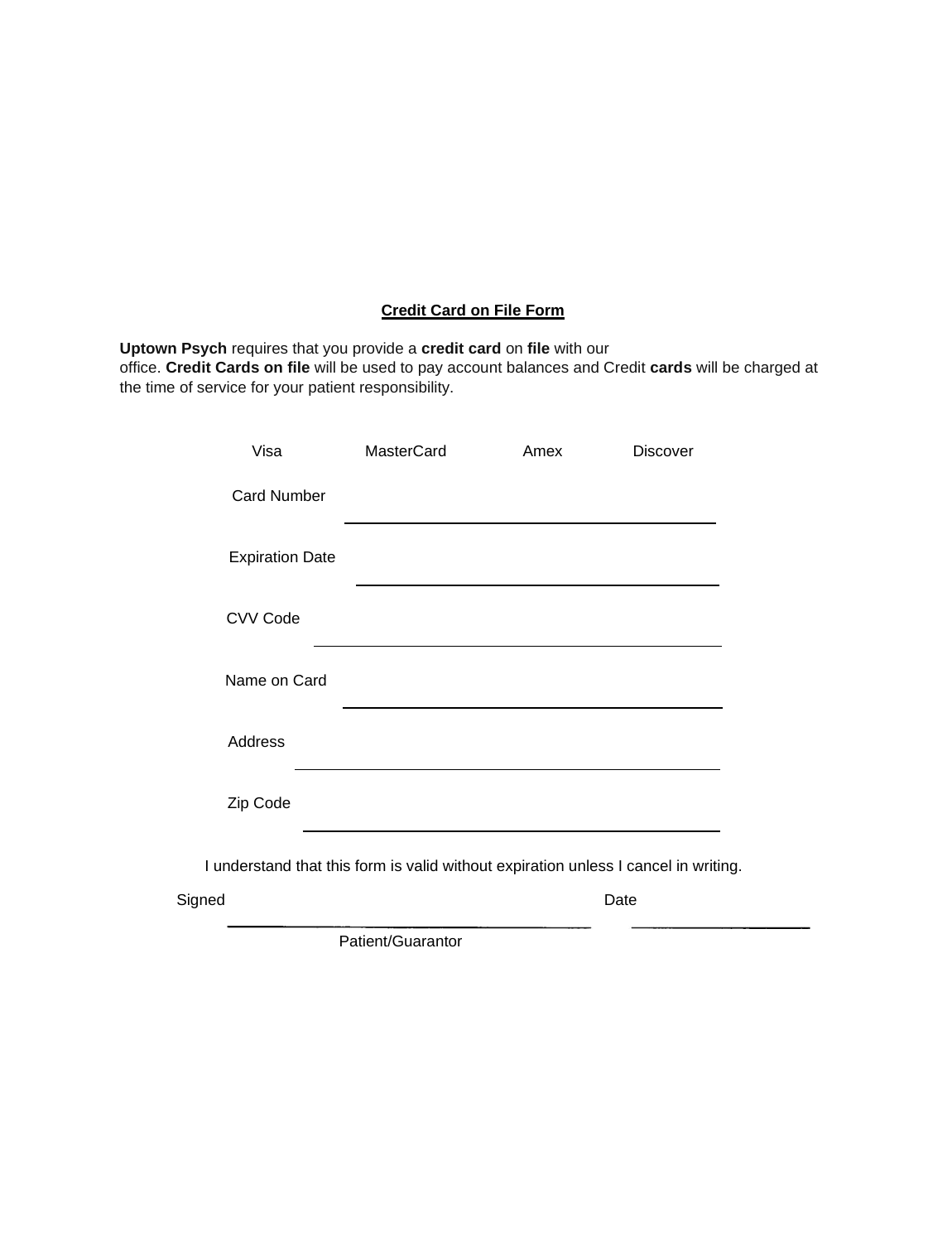#### **Email Policy**

To better serve our patients, this office has established an email address for some form of communication. For routine matters that do not require response, please feel free to contact us at info@uptownpsych.com. Please remember however, that this form of communication is not appropriate for use in an emergency. The turnaround time for routine patient communications is 12 hours. The service provider may delay message delivery. Should you require urgent or immediate attention, this medium is not appropriate.

When sending email, please put the subject of your message in the subject line so we can process it more efficiently. Also, be sure to put your name, patient ID number and return telephone number in the body of the message. We also ask that you acknowledge receipt of emails coming from this office by using the auto reply feature.

Communications relating to diagnosis and treatment will be filed in your medical record.

This office is dedicated to keeping your medical record information confidential. Despite our best efforts, due to nature of email, third parties may have access to messages. When communicating from work, you should be aware that some companies consider email corporate property, and your messages may be monitored. Even when emailing from home, you may feel that access to your email is not well controlled, so you should take that into consideration. In addition, you should be aware that, although addressed to me, my staff and/or colleagues would have access to this information.

I understand that this office will not be responsible for information loss or delay, or breaches in confidentiality that are due to technical factors beyond this office's control.

I understand and agree that we may send medical related correspondence to you via email, and that we may respond to your emails to us via email.

Patient signature **Patient signature Witness** (optional)

Date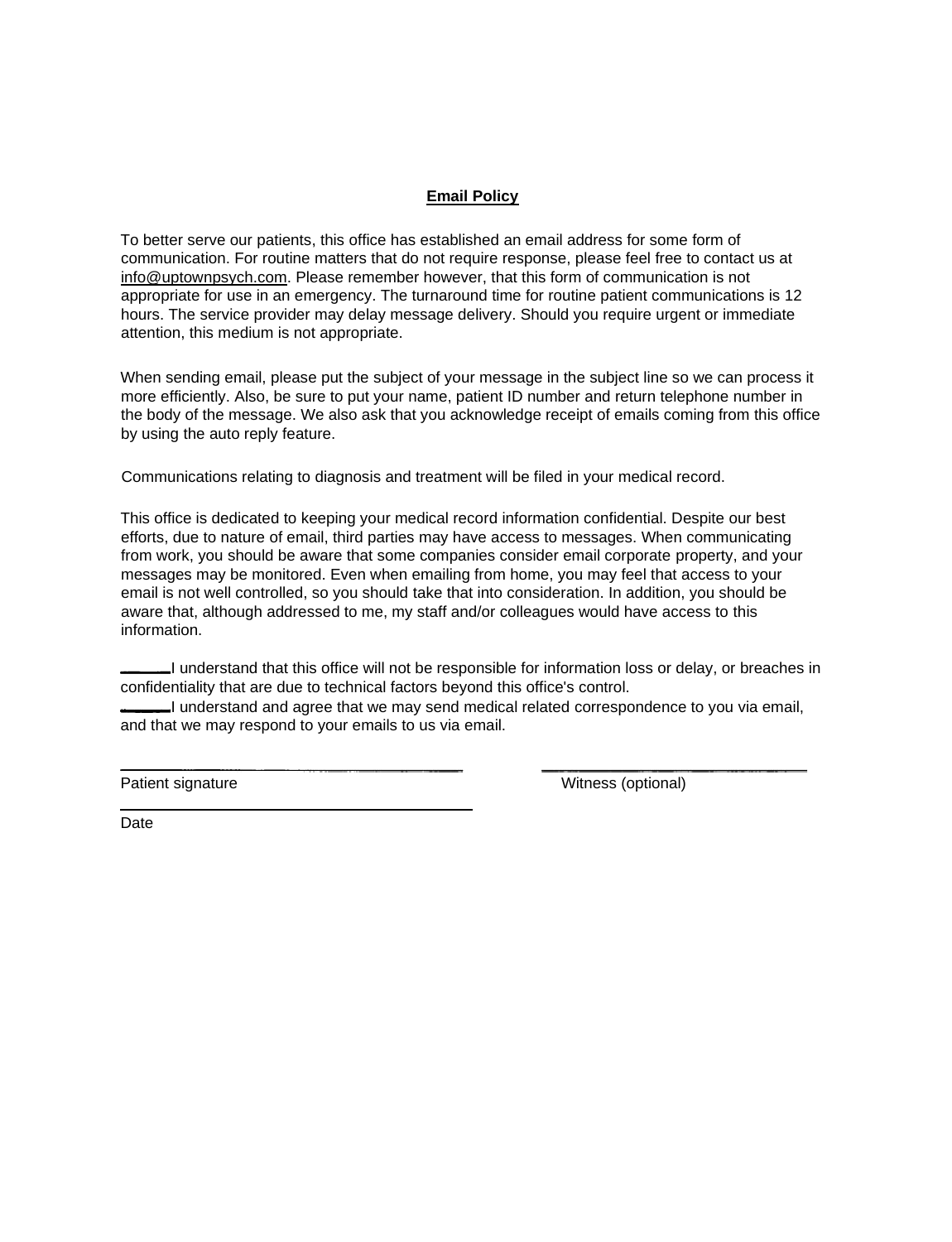## **Email Policy**

When requested this office will communicate some forms of information via email. This medium will be used with an eye towards medical and legal prudence.

- Email communications will only be used with established patients.
- Patients who elect to use email must be advised of this office's email policy and sign an informed consent (see attached).
- A copy of the consent will be given to the patient, if requested and another copy will be filed in the patient medical record.  $\bullet$  Email communications are restricted to conditions and situations which do not require immediate attention (see consent).
- Protected health information [ PHI ] will be transmitted in a secure format to render the information unusable, unreadable or indecipherable to unauthorized individuals. http://csrc.nist.gov/publications/nistpubs/8()()-66-Revl SP-80()-66-Revision I .pdf
- Email communications are a permanent part of the patient medical record. They should be retained in the paper record and/or electronically consistent with the Illinois medical records retention rules http://www.ilga.gov/legislation/ilcs/fulltext.asp?DocName=021000850K6.17
- When a patient request has been completed, the staff member responsible for completing that task will be responsible for sending a confirmation message to the patient.
- As with any form of medical record documentation, unprofessional remarks or comments in email communications arc prohibited.
- Confidentiality of patient information will be maintained at all times to protect the integrity of patient-identifiable information.
- When sending patient information via email, the sender is expected to double check all "To" fields before transmitting.
- Maintaining a master list of patients email addresses is discouraged.
- Outgoing messages will contain discreet subject headers and a banner of the top of each message stating, "This is confidential medical communication."
- Each desktop workstation will have a password protected screen saver.

Patient signature **Patient Signature Witness (optional)** 

Date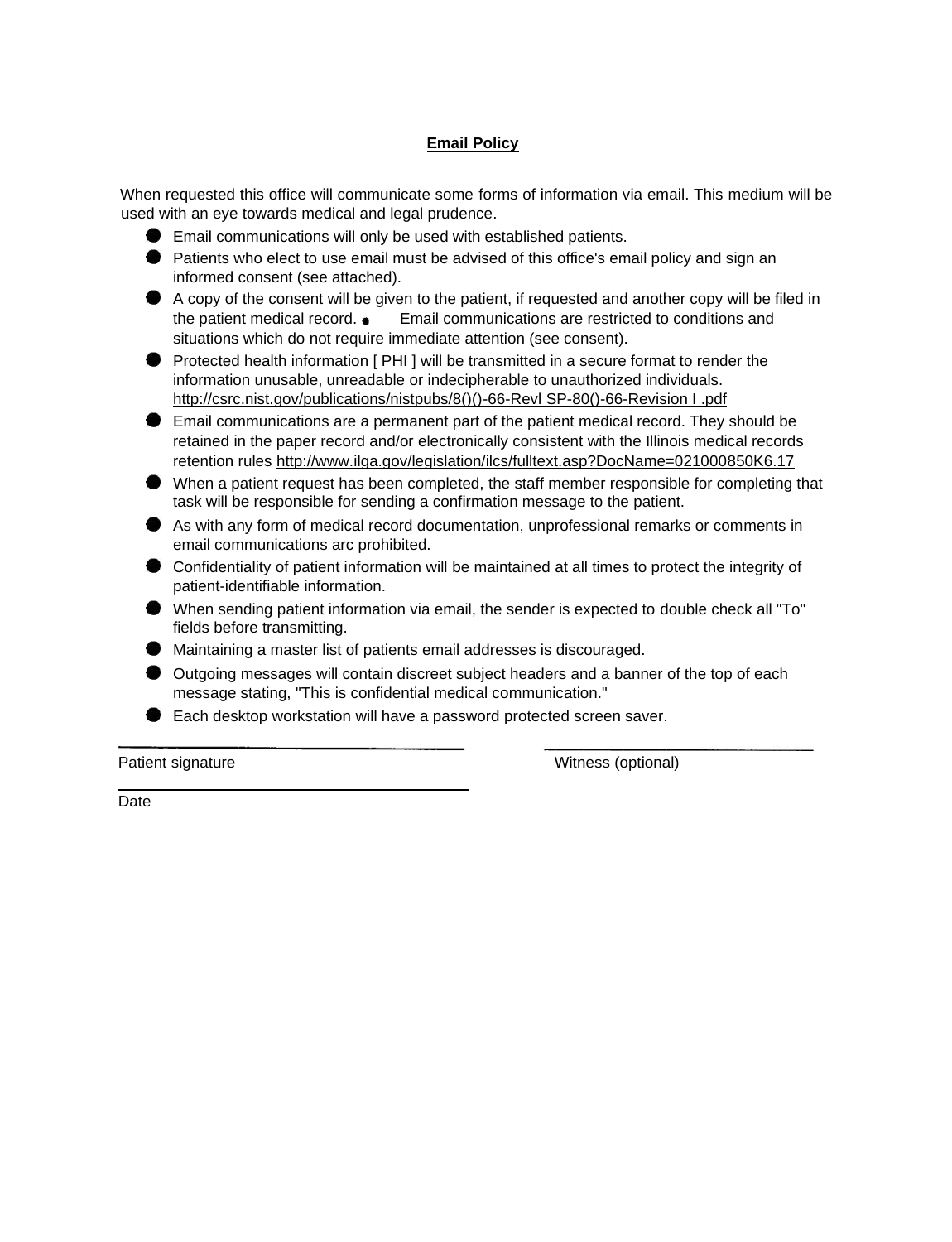#### **HIPAA Consent**

This form is an agreement between you and Uptown Psych. When we use the words "you" and "your" below, this can mean you, your child, a relative, or some other person if you have written his or her name here:

When we examine, test, diagnose, treat, or refer you, we will be collecting what the law calls "protected health information" (PHI) about you. We need to use this information in our office to decide on what treatment is best for you and provide treatment to you. We may also share this inforrnation with others to arrangc payment for your treatmcnt, to help carryout certain business or government functions, or to help provide other treatment to you. By signing this form, you are also agreeing to let us use your PHI and to send it to others for the purposes described above. Your signature below acknowledges that you have read or heard our notice of privacy practices, which explains in more detail what your rights are and how we can use and share your information.

If you do not sign this form agreeing to our privacy practices, we cannot treat you. In the future, we may change how wc use your information, how we share your information, and may change our notice of privacy practices. If wc do changc it, you can gct a copy from our website, www.uptownpsych.com, or by calling us at (773) 989-2780. If you are concerned about your PHI, you have the right to ask us not to use or share some of it for treatment, payment, or administrative purposes. You will have to tell us what you want in writing and have it submitted to us. Although we will try to respect your wishes, we are not required to accept these limitations. However, if we do agree, we promise to do as asked. After you have signed this consent, you have the right to revoke it by writing to our privacy officer. We will then stop using or sharing your PHI, but we may already have used or shared some of it, and we cannot change that.

| Signature of Patient:                                     | Date: |
|-----------------------------------------------------------|-------|
| <b>Printed Name of Patient:</b>                           |       |
| If Patient is under 18 years of age:                      |       |
| Signature of Parent/Guardian:                             |       |
| Printed Name of Parent/Guardian: Relationship to Patient: |       |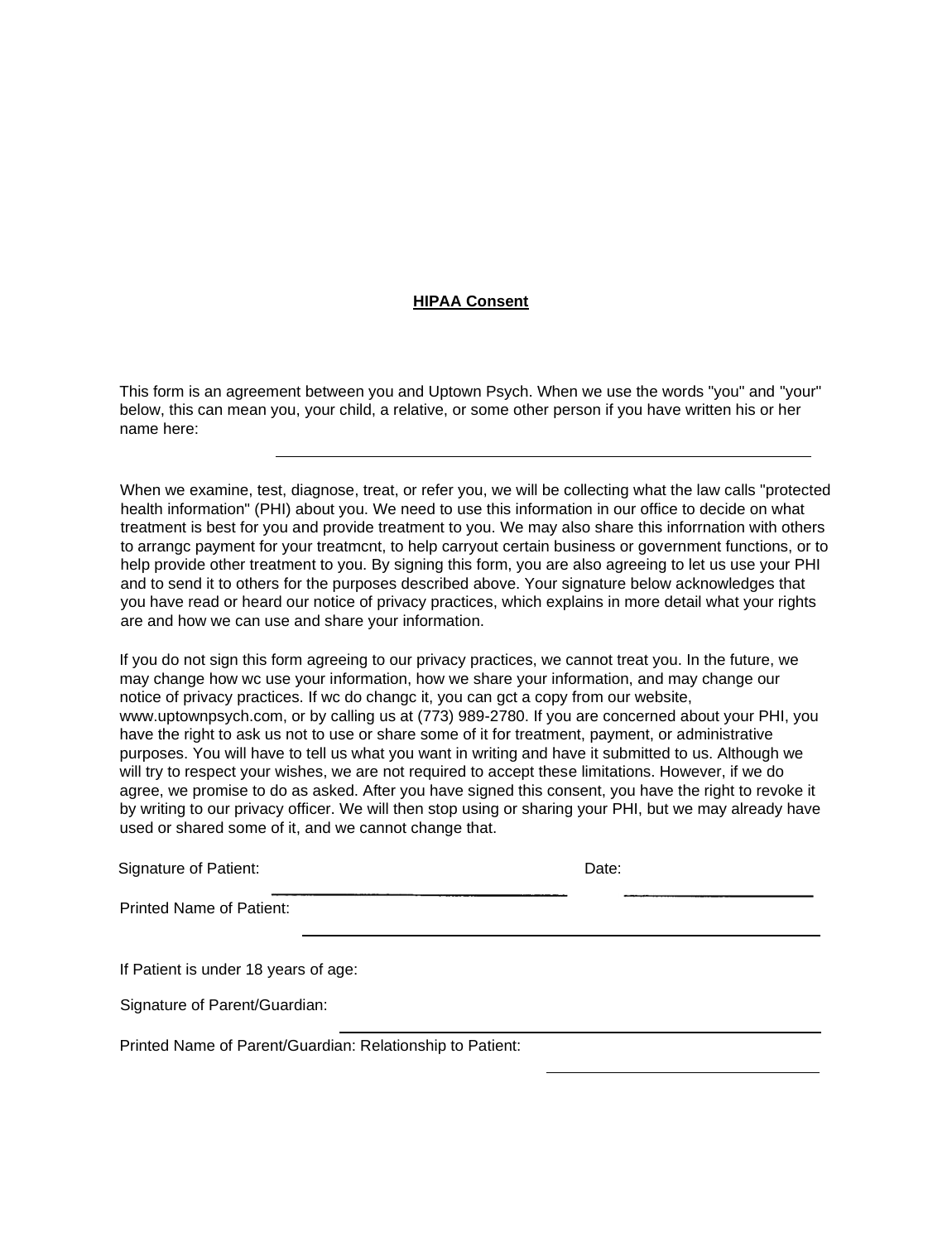#### **Patient Responsibilities**

All required patient forms must be completed and returned to front office staff before the time of your appointment; otherwise, the appointment may need to be rescheduled.

- 1. Patients are responsible for knowing what medications they are currently taking when scheduling an appointment. Some practitioners may not be able to provide certain medications and patients should be aware of this in advance.
- 2. Individual practitioners also may have different limitations and restrictions as to what they are able to prescribe with regards to controlled substances. These policies may be further outlined in the accompanying paperwork. If provided in advance, it is the patient's responsibility to be familiar with these policies as they will not change during the course of the appointment.
- 3. If additional paperwork is being requested from the provider such as FMLA, short term disability, emotional support animals, court documents etc., it is the patient's responsibility to discuss this in advance, provide the appropriate forms, and understand that certain requirements may need to be met for the provider to fill out such forms, and understand that certain requirements may need to be met for the provider to fill out such forms, if bale to do so at all. Before being considered for such requests, patients need to be established (e.g. have been seen for multiple appointments with engagement in care). In addition, paperwork completion is subject to additional fees varying from \$25 to \$200.
- 4. Missed appointments and cancellations less than 24 hours in advance, including initial evaluations, will be subject to a standard cancellation fee. The cancellation fee may be waived one time for an excusable or emergency situation, at the discretion of the provider. All subsequent missed appointments or cancellations (less than 24 hours in advance) will be subject to the standard fee without exception. Missed appointments beyond the third may result in transfer of care or care termination of the case as patients are expected to maintain appropriate follow up care as recommended by their provider.
- 5. Arrival to an appointment either in-person or virtual should be made in a timely manner. Beyond a certain period, your appointment may need t be rescheduled as having a significantly shorten appointment may not be therapeutic to treatment, and providers make their best efforts to provide each patient with their allowed time so as not to take away from the time of the next scheduled patient. Your appointment may need to be

rescheduled if you arrive more than 10 minutes late to an intake appointment or more than 5 minutes late to a follow up appointment.

6. Refills for medications are completed during appointment times. Parents are responsible for scheduling follow up appointments in a timely manner such as they do not run out of medications. For all refill requests outside of appointments, patients are required to have an upcoming appointment scheduled. A partial refill until the upcoming appointment may be considered at the discretion of the provider, subject to a \$20 charge.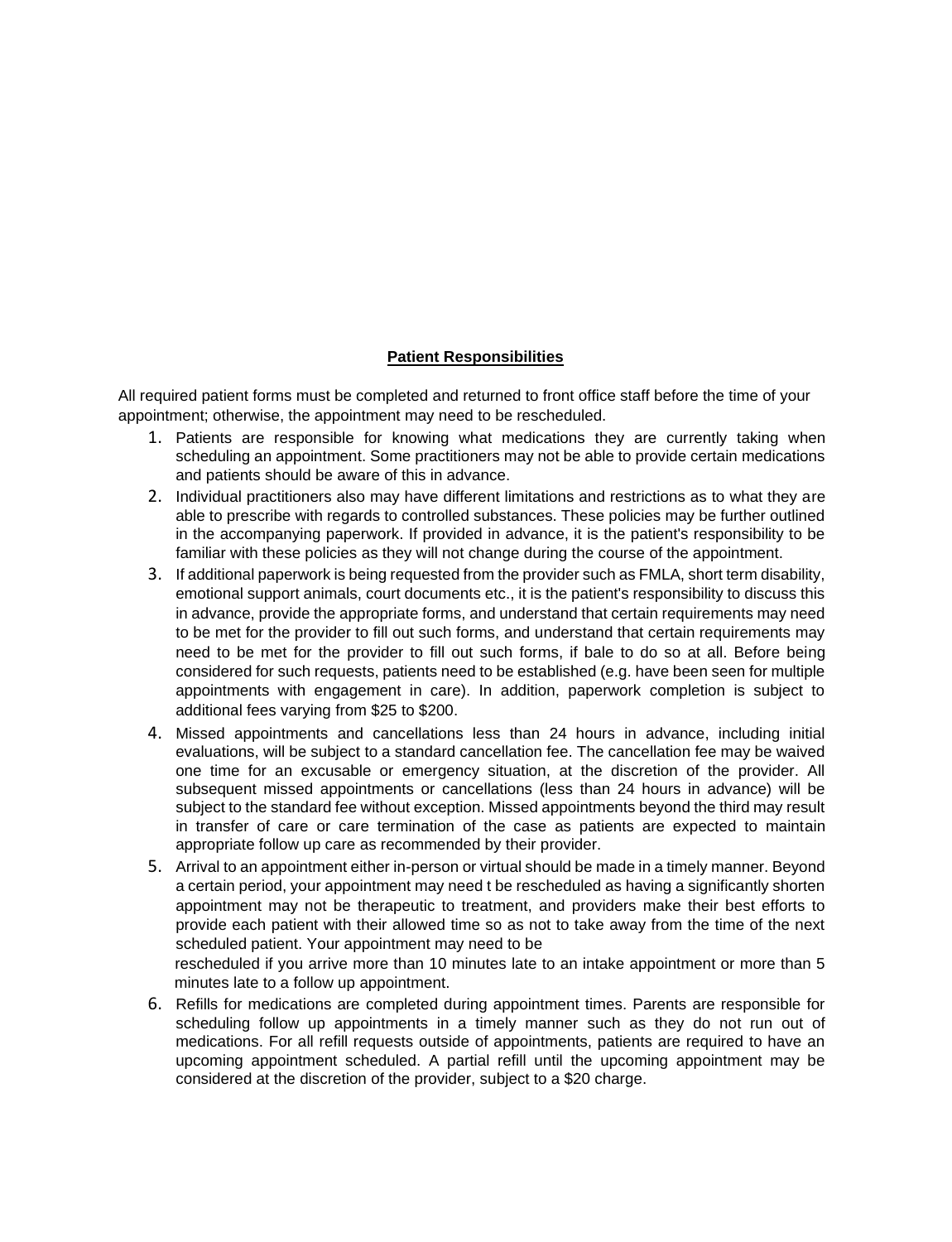- 7. **Providers may take 48 hours (2 business days) to return messages and phone calls. If it is an** urgent matter or an emergency, please call 911 or go to the emergency room.
- 8. If a patient has not been seen for 6 months or more, they will be considered inactive and their case at Uptown Psych will be closed.
- 9. If patients email their providers, they should send a separate email regarding each matter and not send multiple emails regarding same issue.

Patient signature

Date <u>the contract of the contract of the contract of the contract of the contract of the contract of the contract of the contract of the contract of the contract of the contract of the contract of the contract of the cont</u>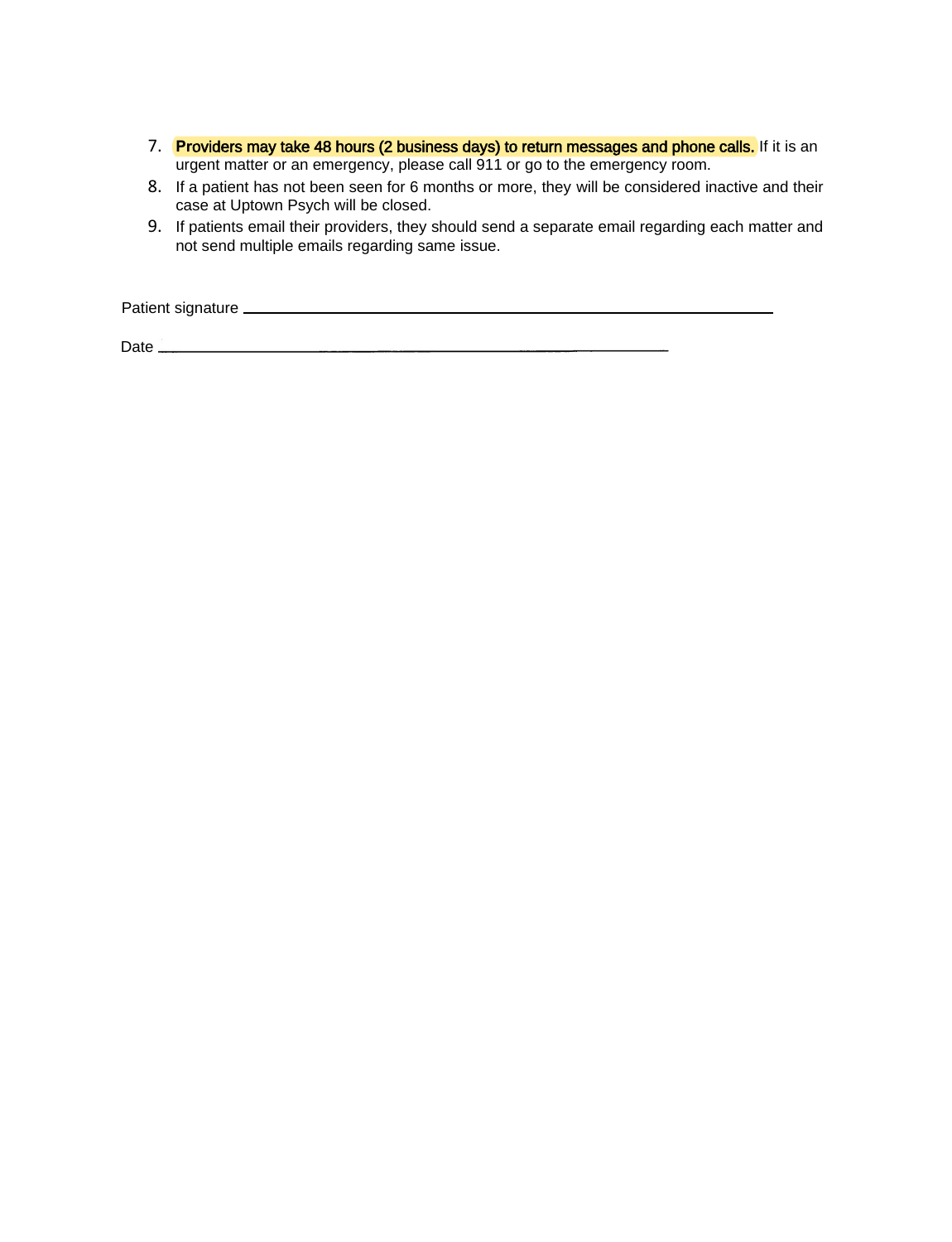## **YOUR INFORMATION. YOUR RIGHTS. OUR RESPONSIBILITIES**.

This notice describes how medical information about you may be used and disclosed and how you can get access to this information. Please review it carefully.

Your Rights

You have the right to:

- Geta copy of your paper or electronic medical record
- Correct your paperor electronic medical record
- **•** Request confidential communication
- Ask us to limit the information we share
- Get a list of those with whom we've shared your information
- Get a copy of this privacy notice
- **Choose someone to act for you**
- File a complaint if you believe your privacy rights have been violated

#### Your Choices

You have some choices in the way that we use and share information as we:

- Tell family and friends about your condition . Provide disaster relief
- Include you in a hospital directory
- Provide mental health care
- Market our services and sell your information Raise funds

#### Our Uses and Disclosures

We may use and share your information as we:

- Treat you
- Run our organization
- **Bill for your services**
- Help with public health and safety issues
- Do research
- Comply with the law
- Respond to organ and tissue donation requests
- Work with a medical examiner or funeral director
- Address workers' compensation, law enforcement, and other government requests . Respond to lawsuits and legal actions

#### Your Rights

When it comes to your health information, you have certain rights. This section explains your rights and some of our responsibilities to help you.

Get an electronic or paper copy of your medical record

• You can ask to see or get an electronic or paper copy of your medical record and other health information we have about you. Ask us how to do this. . We will provide a copy or a summary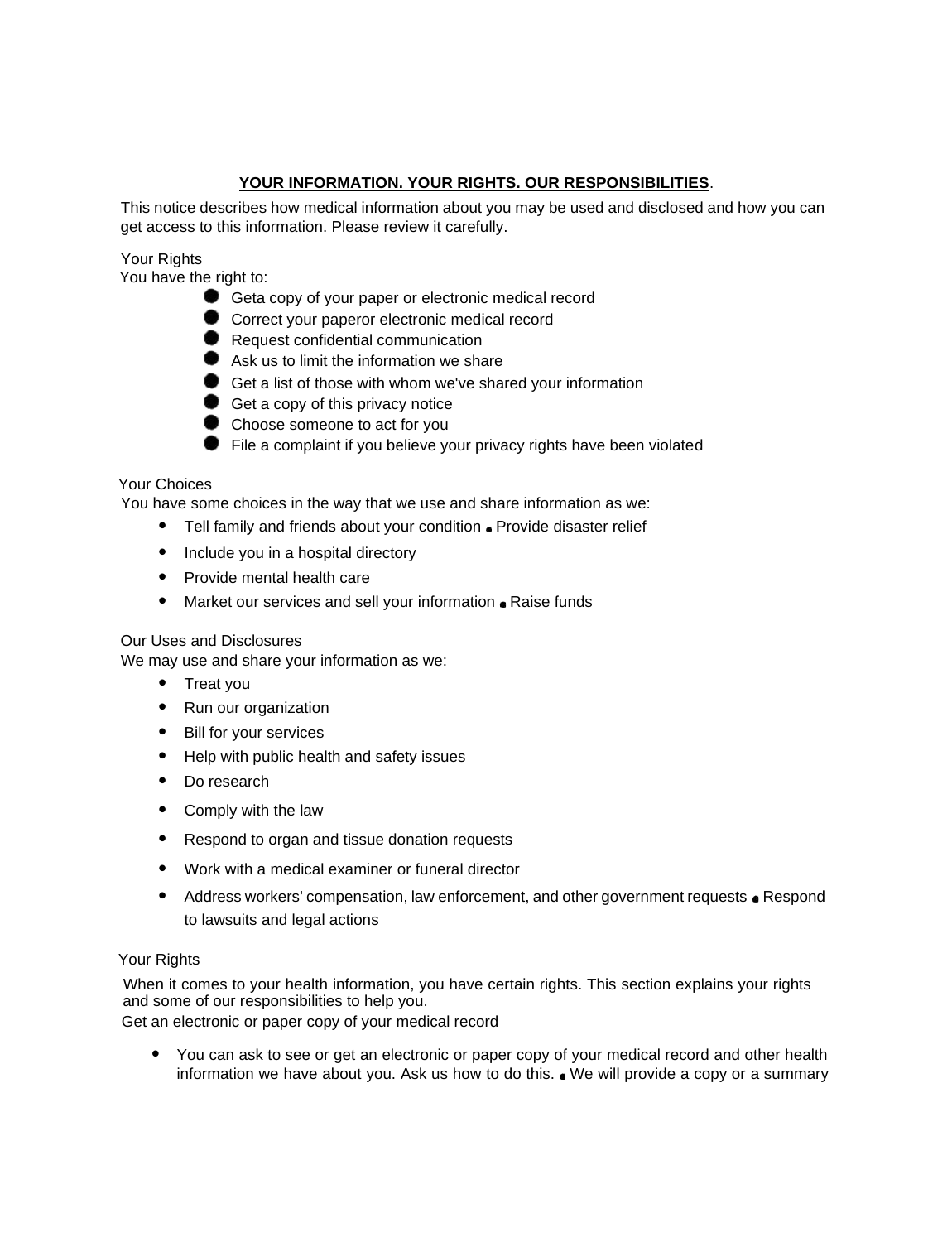of your health information, usually within 30 days of your request. We may charge a reasonable, cost-based fee.

Ask us to correct your medical record

- You can ask us to correct health information about you that you think is incorrect or incomplete. Ask us how to do this.
- We may say "no" to your request, but we'll tell you why in writing within 60 days.

Request confidential communications

- You can ask us to contact you in a specific way (for example, home or office phone) or to send mail to a different address.
- We will say <sup>t</sup>'yes" to all reasonable requests.

Ask us to limit what we use or share

- You can ask us not to use or share certain health information for treatment, payment, or our operations. We are not required to agree to your request, and we may say "no" if it would affect your care.
- If you pay fora service or health care item out-of-pocket in full, you can ask us not to share that information for the purpose of payment or our operations with your health insurer. We will say "yes" unless a law requires us to share that information.

Get a list of those with whom we've shared information

- You can ask for a list (accounting) of the times we've shared your health information for six years prior to the date you ask, who we shared it with, and why.
- We will include all the disclosures except for those about treatment, payment, and health care operations, and certain other disclosures (such as any you asked us to make). We'll provide one accounting a year for free but will charge a reasonable, cost-based fee if you ask for another one within 12 months

#### Get a copy of this privacy notice

You can ask fora paper copy of this notice at any time, even if you have agreed to receive the notice electronically. We will provide you with a paper copy promptly. Choose someone to act for you

- If you have given someone medical power of attorney or if someone is your legal guardian, that person can exercise your rights and make choices about your health information.
- We will make sure the person has this authority and can act for you before we take any action.

File a complaint if you feel your rights are violated

- You can complain if you feel we have violated your rights by contacting us using the information on page 1.
- You can file a complaint with the U.S. Department of Health and Human Services Office for Civil Rights by sending a letter to 200 Independence Avenue, S.W., Washington, D.C. 20201, calling 1877-696-6775, or visiting www.hhs.gov/ocr/privacy/hipaa/complaints/. . We will not retaliate against you for filing a complaint.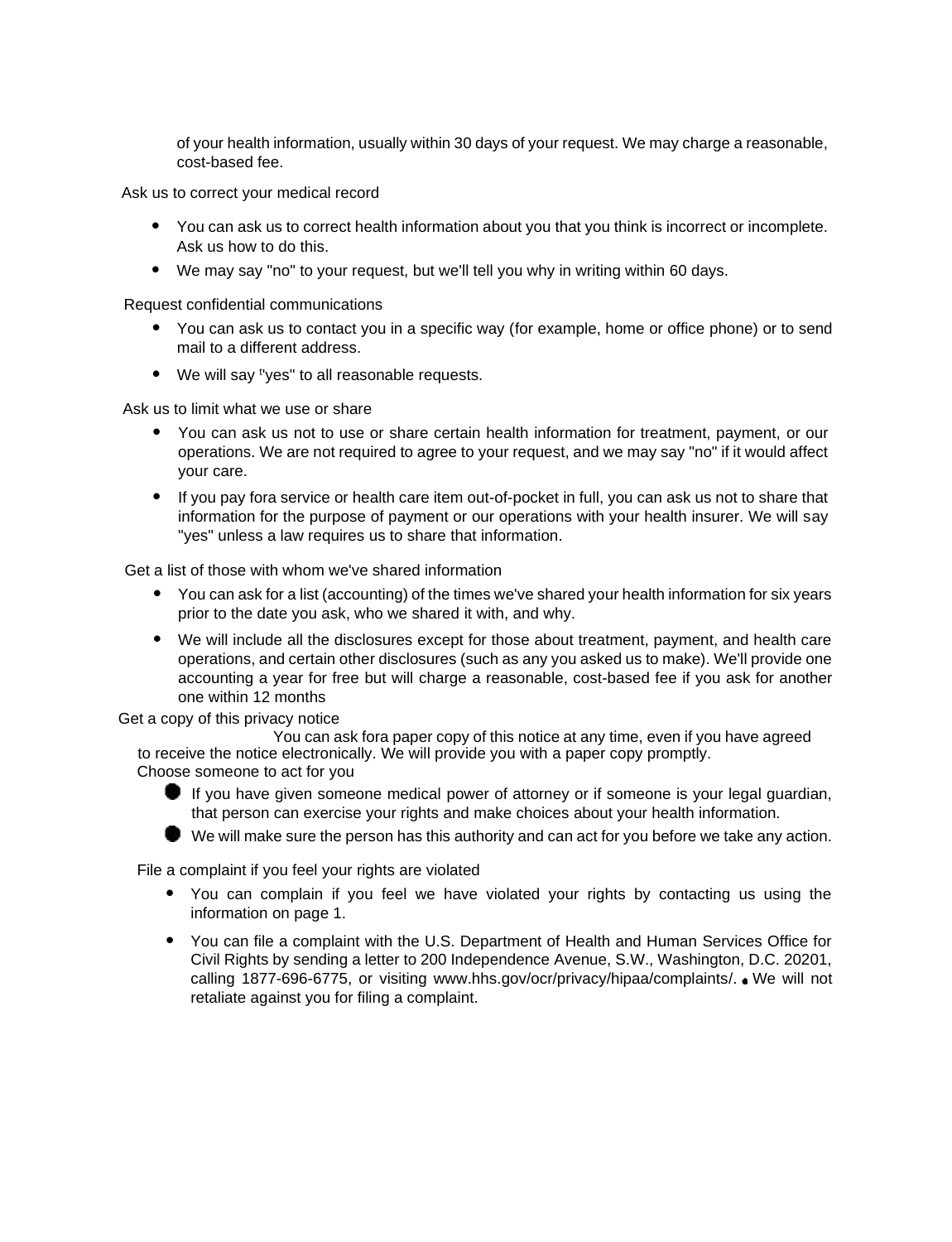Your Choices

For certain health information, you can tell us your choices about what we share. If you have a clear preference for how we share your information in the situations described below, talk to us. Tell us what you want us to do, and we will follow your instructions.

In these cases, you have both the right and choice to tell us to:



Share information with your family, close friends, or others involved in your care

Share information in a disaster relief situation

**Include your information in a hospital directory** 

If you are not able to tell us your preference, for example if you are unconscious, we may go ahead and share your information if we believe it is in your best interest. We may also share your information when needed to lessen a serious and imminent threat to health or safety.

In these cases, we never share your information unless you give us written permission:

- **Marketing purposes**
- Sale of your information
- **Most sharing of psychotherapy notes**

In the case of fundraising:

We may contact you for fundraising efforts, but you can tell us not to contact you again.

#### Our Uses and Disclosures

How do we typically use or share your health information?

We typically use or share your health information in the following ways. Treat you

We can use your health information and share it with other professionals who are treating you. Example: A doctor treating you for an injury asks another doctor about your overall health condition.

Run our organization

We can use and share your health information to run our practice, improve your care, and contact you when necessary. Example: We use health information about you to manage your treatment and services.

Bill for your services

We can use and share your health information to bill and get payment from health plans or other entities. Example: We give information about you to your health insurance plan so it will pay for your services.

How else can we use or share your health information?

We are allowed or required to share your information in other ways — usually in ways that contribute to the public good, such as public health and research. We have to meet many conditions in the law before we can share your information for these purposes. For more information see: www.hhs.gov/ocr/privacy/hipaa/understandinq/consumers/index.html.

Help with public health and safety issues

We can share health information about you for certain situations such as: e Preventing disease

- Helping with product recalls
- Reporting adverse reactions to medications
- Re porting suspected abuse, neglect, or domestic violence
- Preventing or reducing a serious threat to anyone's health or safety

#### Do research

We can use or share your information for health research.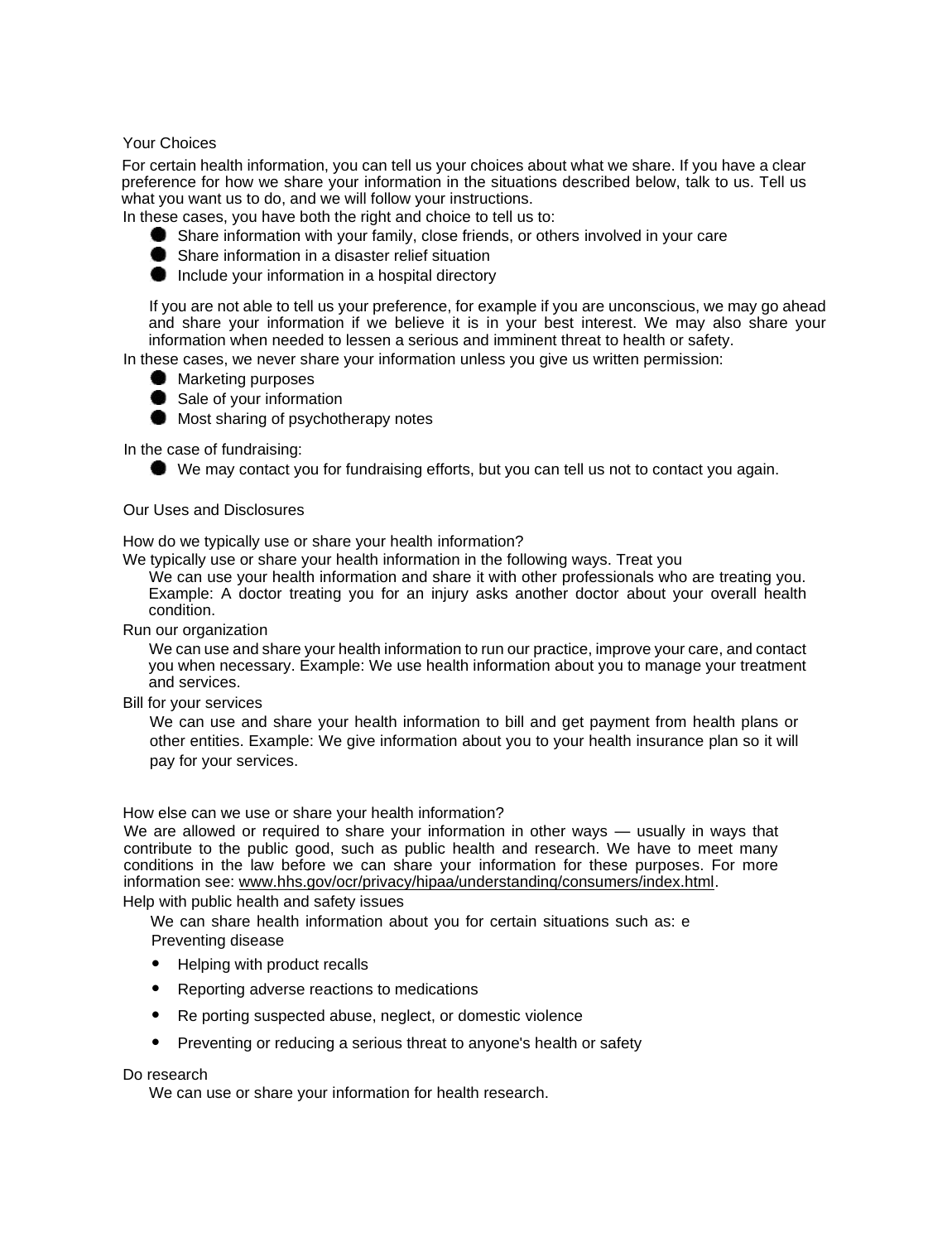Comply with the law

We will share information about you if state or federal laws require it, including with the Department of Health and Human Services if it wants to see that we're complying with federal privacy law.

Respond to organ and tissue donation requests

We can share health information about you with organ procurement organizations.

Work with a medical examiner or funeral director

We can share health information with a coroner, medical examiner, or funeral director when an individual dies.

Address workers' compensation, law enforcement, and other government requests

- We can use or share health information about you:
- **•** For workers' compensation claims
- For law enforcement purposes or with a law enforcement official
- With health oversight agencies for activities authorized by law

For special government functions such as military, national security, and presidential protective services

Respond to lawsuits and legal actions

We can share health information about you in response to a court or administrative order, or in response to a subpoena.

Our Responsibilities

- We are required by law to maintain the privacy and security of your protected health information.
- We will let you know promptly if a breach occurs that may have compromised the privacy or security of your information.
- We must follow the duties and privacy practices described in this notice and give you a copy of it.
- We will not use or share your information other than as described here unless you tell us we can in writing. If you tell us we can, you may change your mind at any time. Let us know in writing if you change your mind.

For more information see:

www.hhs.gov/ocr/privacy/hipaa/understandinq/consumers/noticepp.html.

Changes to the Terms of this Notice

We can change the terms of this notice, and the changes will apply to all information we have about you. The new notice will be available upon request, in our office, and on our web site.

Other Instructions for Notice

• If you have concerns, contact the Privacy Officer with Uptown Psych at 773-989-2780 • We never market or sell personal information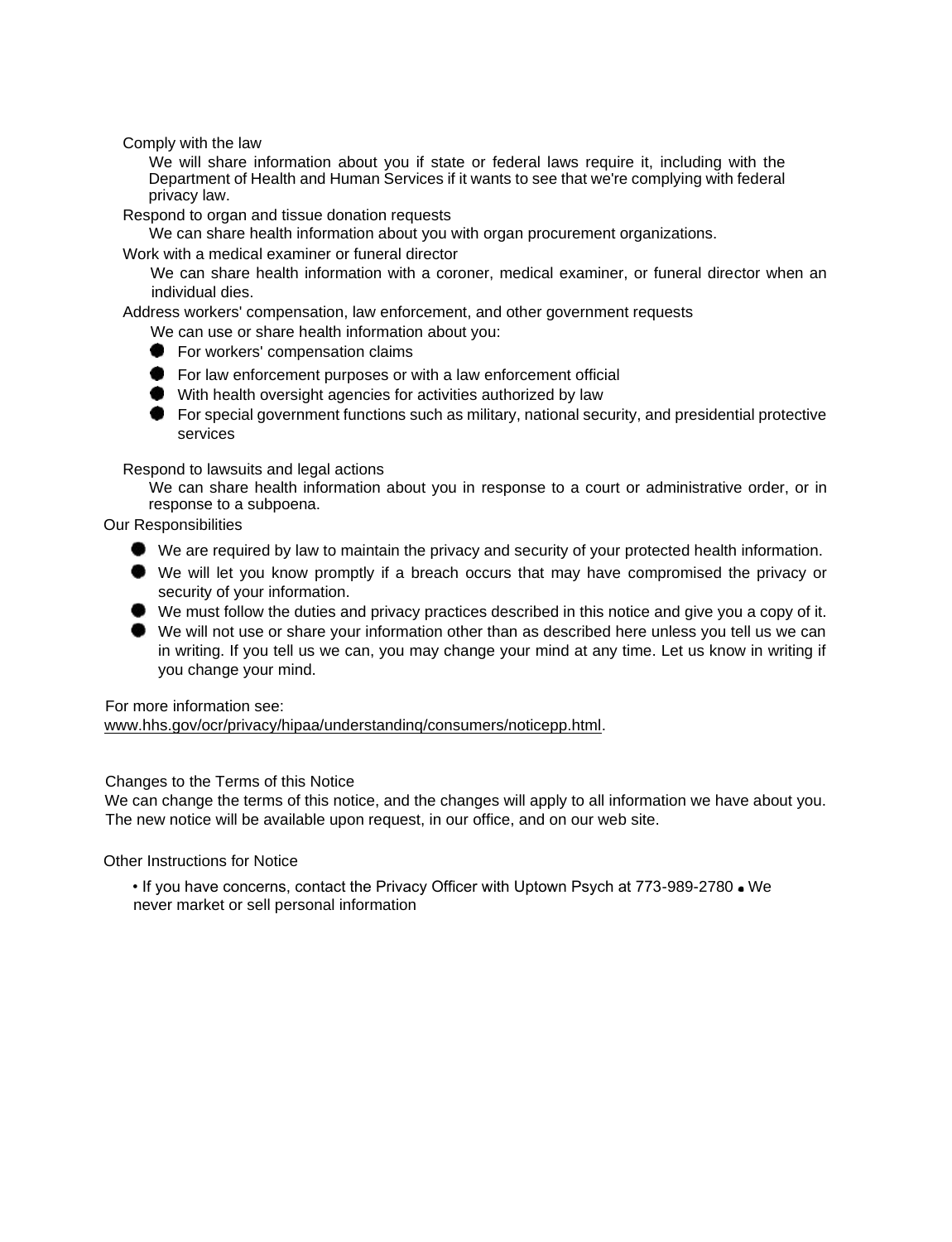## **Patient Information and Consent Form for Telepsychiatry**

| This consent form for telepsychiatry is entered into on | (date) by | (patient) and |
|---------------------------------------------------------|-----------|---------------|
| (Uptown Psych Treating Provider)                        |           |               |

#### **Introduction**

Telepsychiatry is the delivery of psychiatric services using interactive audio and visual electronic systems where the psychiatrist or nurse (provider) and the patient are not in the same location. The interactive electronic systems used in telepsychiatry incorporate network and software security protocols (encryption) to protect the confidentiality of patient information and audio and visual data.

#### **Potential Benefits of Telepsychiatry**

- Increased accessibility to psychiatric care.
- Patient convenience.

#### **Potential Risks with Telepsychiatry**

As with any medical procedure, there may be potential risks associated with the use of telepsychiatry. These risks include, but may not be limited to:

- Information transmitted may not be sufficient (e.g., poor resolution of video) to allow for appropriate medical decision making by your Uptown Psych Treating Provider
- Your Uptown Psych Treating Provider may not be able to provide medical treatment to me using interactive electronic equipment nor provide for or range for emergency care that I may require.
- Delays in medical evaluation and treatment may occur due to deficiencies or failures of the equipment.
- Security protocols can fail, (although extremely unlikely) causing a breach of privacy of my confidential medical information.
- A lack of access to all the information that might be available in a face-to-face visit but not in telepsychiatry session may result in errors in medical judgment.

#### **Alternatives to the use of Telepsychiatry**

- Traditional face to face sessions in your Uptown Psych Treating Provider's office.

#### **Confidentiality Standards required for Telepsychiatry**

- During a tele mental health session, both locations shall be considered a patient examination room regardless of a room's intended use.
- Both sites shall be appropriately chosen to provide audio and visual privacy.
- Rooms shall be designated private for the duration of the session with the Doctor and no unauthorized access shall be permitted.
- Both sites shall take every precaution to ensure the privacy of the consult and the confidentiality of the patient. All persons in the exam room at both sites shall be identifiable to all participants prior to the consultation and the patient's permission shall be obtained for any visitors or clinicians to be present during the session.
- HIPAA confidentiality requirements apply the same for telepsychiatry as for face-to-face consultations.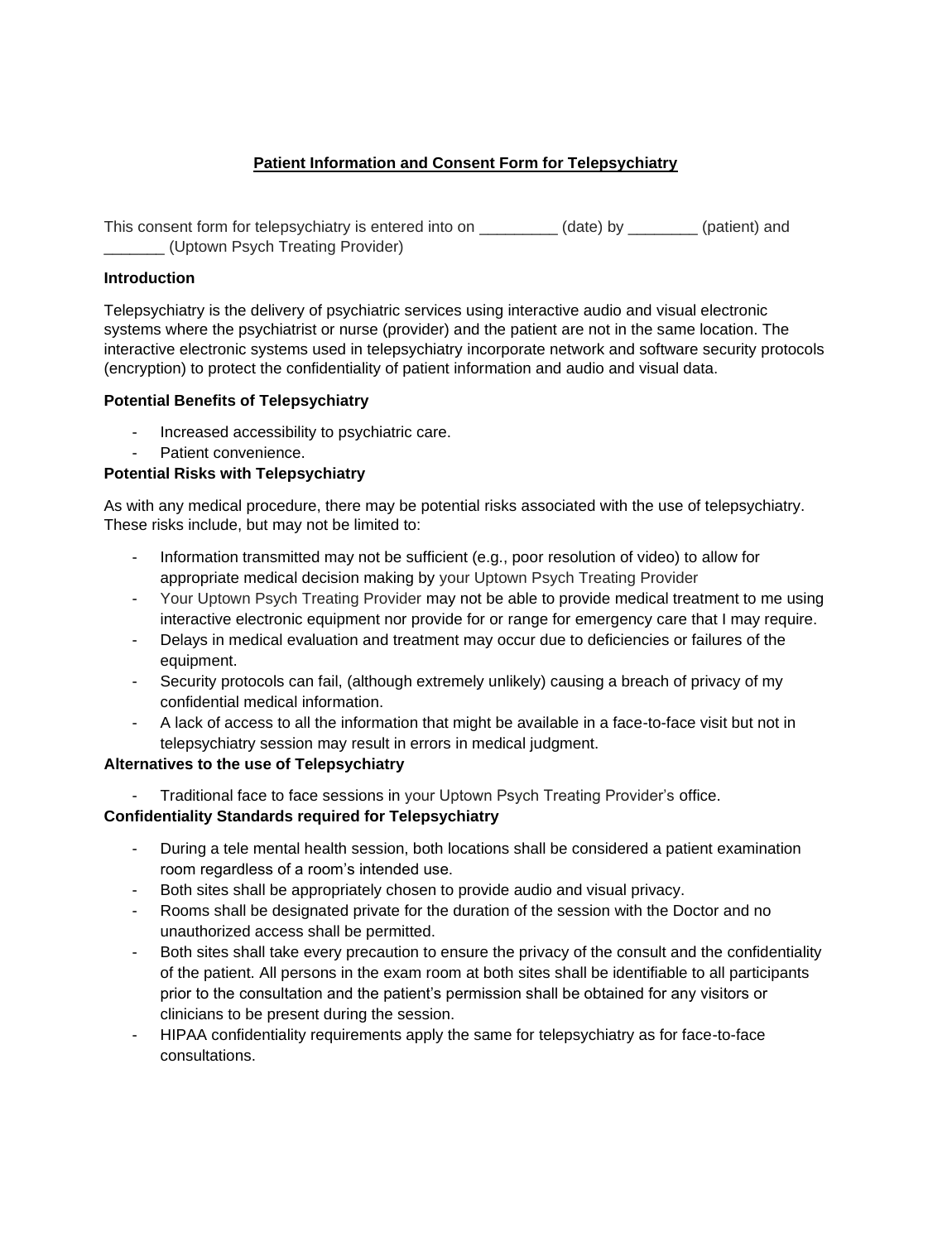#### **My Rights**

- 1. I understand that the laws that protect the privacy and confidentiality of medical information also apply to telepsychiatry.
- 2. I understand that the video conferencing technology used by my Uptown Psych Treating Provider is encrypted to prevent unauthorized access to my private medical information.
- 3. I have the right to withhold or withdraw my consent to the use of telepsychiatry during my care at any time. Understand that my withdrawal of consent will not affect any future care or treatment.
- 4. I understand that my Uptown Psych Treating Provider has the right to withhold or withdraw their consent for the use of telepsychiatry during my care at any time.
- 5. I understand that all rules and regulations which apply to the practice of medicine in the state of Illinois also apply to telepsychiatry.
- 6. I understand that my Uptown Psych Treating Provider will not record any of our telepsychiatry sessions without my prior written consent.

#### **My Responsibilities**

- 1. I will not record any telepsychiatry sessions without prior written consent from my Uptown Psych Treating Provider.
- 2. I will inform my Uptown Psych Treating Provider if any other person can hear or see any part of our session before the session begins. My Uptown Psych Treating Provider will inform me if any other person can hear or see any part of our session before the session begins.
- 3. I understand that third parties may be required to join in the meeting with my doctor and me to provide technical support. I understand that I may be asked to interact with the technical support person on camera to fix the problem. I understand that if I decline this request and my equipment is rendered unusable for video conferencing, I may forfeit my option to use telepsychiatry.
- 4. I understand that I, not my Uptown Psych Treating Provider, am responsible for the configuration of equipment on my computer which is used for telepsychiatry. I understand that it is my responsibility to ensure the proper functioning of all electronic equipment before my session begins. I understand that I may need to contact a designated third-party (Secure Telehealth) for technical support to determine my computer's readiness for telemedicine prior to beginning tele psych sessions with my doctor.
- 5. I understand that I must be a resident of the state of Illinois to be eligible for telepsychiatry services from my Uptown Psych Treating Provider

**Patient Consent to the use of Telepsychiatry** have read and understand the information provided above regarding telepsychiatry and have discussed it with my Uptown Psych Treating Provider and all of my questions have been answered to my satisfaction.

Signature of Patient (or person authorized to sign for patient):

| $\overline{\phantom{0}}$<br>Full name | ----- | )ate |
|---------------------------------------|-------|------|
|---------------------------------------|-------|------|

I authorized signer, relationship to patient:

Uptown Psych Treating Provider

\_\_\_\_\_\_\_\_\_\_\_\_\_\_\_\_\_\_\_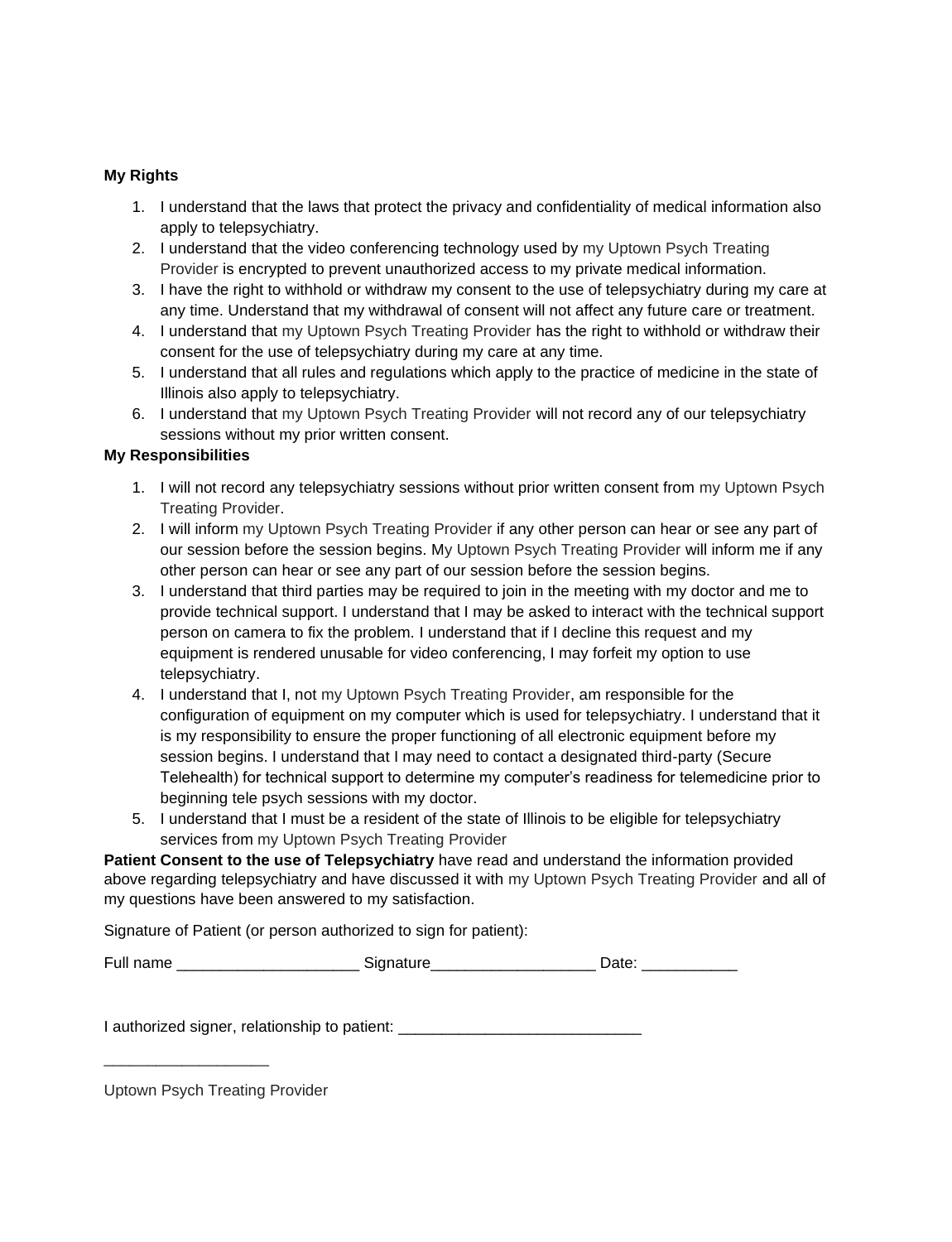## **PLEASE COMPLETE IF YOU ARE SEEING DR. LAM, DR. DESAI, BETTINA ERVIN RODGERS, OR SIENA**

**MAY** Controlled substances are medications which include, but are not limited to the following:

- Certain sleep medications (Ambien, Lunesta, Sonata, etc. and their generics)
- Benzodiazepines (xanax, ativan, valium, librium, klonepin etc and their generics) Stimulants (Adderall, vyvanse, concerta, ritalin, modafinil etc and their generics)
- Suboxone Provider is not licensed to prescribe and thus does not prescribe.

## **Updated Controlled Substances Policy:**

1. Provider does not prescribe multiple controlled substances to any patient. If you are taking more than one of these medications, it is your responsibility to have a primary care doctor or alternative provider to continue the other prescription. It will not be filled by provider during the course of treatment at any time.

2. All patients are required to complete and provide documented results of completed neuropsychological testing prior to starting any stimulant medication. This is NOT the same as an ADHD evaluation, ADHD screening, ADHD test, etc. Anything else submitted will still require completion of neuropsychological testing before stimulants can be started. Resources are provided below.

3. Upon starting or continuing any controlled substance prescription, a 6 month trial period will begin at which time medications may be titrated to effective dosing within provider specified limitations (see below). During this 6 month period, the patient will be responsible for finding either a primary care or alternative provider to continue the prescription beyond the  $6<sup>th</sup>$  month. These medications are not designed to be taken in perpetuity so while Dr. Desai acknowledges that a number of patients will benefit from long term usage beyond this period, it is not a regimen that he prescribes. There are many well established physicians who will gladly continue these prescriptions outside of the office that can be contacted.

4. Provider does not prescribe more than a 1 mg equivalent of any benzodiazepine for emergency or daily use. If you are currently taking or feel you will need more than this amount, please let the office staff know so that you can be transferred to an alternative provider to better fit your needs.

5. Provider does not prescribe more that 40 mg TOTAL daily of any stimulant medication. If you are currently taking or feel that you will need more than this amount, please let the office staff know so that you can be transferred to an alternative provider to better fit your needs.

6. If you are a patient who is being transferred from a provider within the practice and currently taking stimulants, you may be seen for up to a 3 month grace period for refills. Within this time period it is your responsibility to complete and submit neuropsychological testing as is required of any other patient.

Alternatively, you may use this time to establish care elsewhere to continue your prescription. Regardless, no more than 40 mg as described above will be provided, and after the third month, no prescriptions will be written without completed neuropsychological testing.

7. Prescriptions are written on a month-by-month basis and only for one month at a time. If a prescription or medications are lost, the patient may receive one emergency refill, but this will be up to the pharmacist's discretion to fill. No further emergency or early refills will be provided beyond this single instance.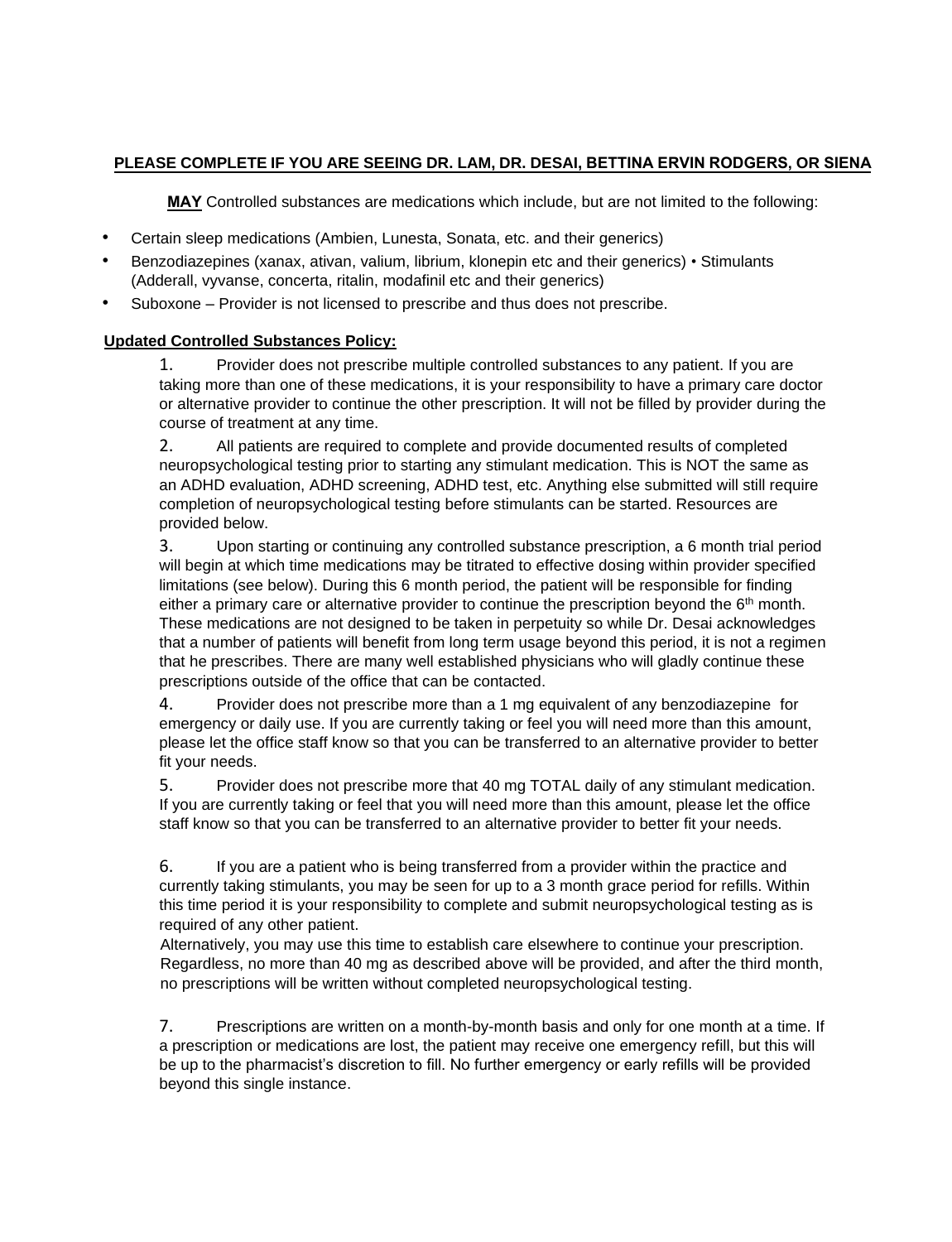8. These policies remain subject to change and do not constitute a guarantee that you will receive a controlled substance prescription at any point in time.

❑ I have read the above, understand, and agree to abide by the controlled substance policies as stated above by provider.

\_\_\_\_\_\_\_\_\_\_\_\_\_\_\_\_\_\_\_\_\_\_\_\_\_\_\_\_\_\_\_\_\_\_\_\_\_\_\_\_\_\_\_\_\_\_\_\_\_\_\_\_\_\_\_\_\_\_\_\_\_\_\_\_\_\_\_\_\_\_\_\_\_\_\_

#### **Signature**

#### **NeuroPsych Resources**

Please contact any of the following for **Neuropsychological Testing**:

Denise Fiduccia ADHD Mary Schmidt ADHD Athen's and Associates ADHD Ellen Kraemer ADHD George, Miller, White and Associates ADHD Gersten Center for Behavioral Health ADHD Belmont Depression and Anxiety Center Kim Rubenstein, Psy.D. Center for Personal Development Cognitive Solutions Learning Center Sharon Getz, Psy.D. Frederick Bylsma Ph.D. Neuropsychological Services, P.C.

Psychologytoday.us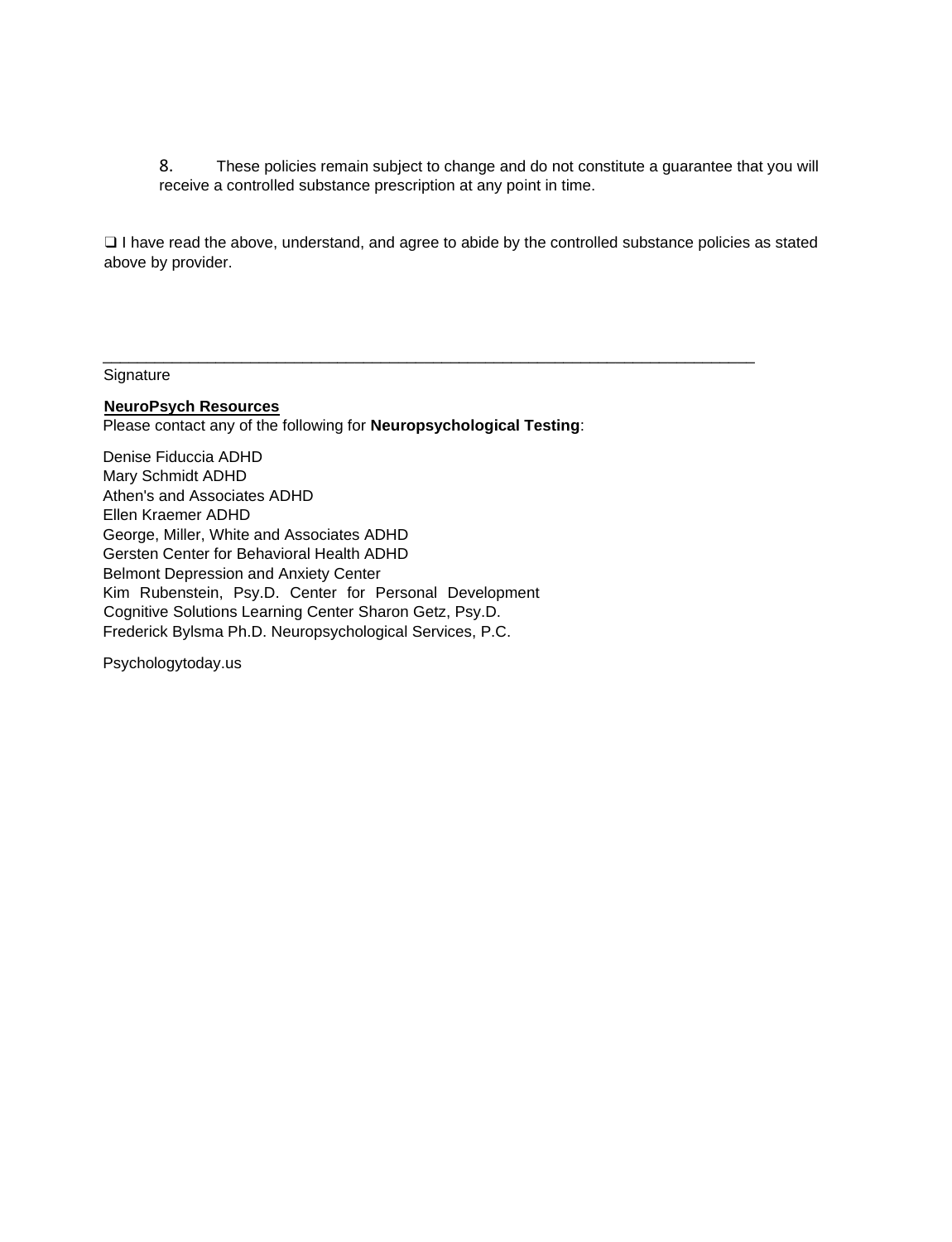#### **PSYCHIATRY HEALTH HISTORY FORM**

Date:

Name:

Reason for visit today:

Past Medical History:

Current medical conditions:

Current medications:

Allergies:

Past Psychiatric History:

History: History of counseling/therapy: (Indicate when, where, name of counselor)

Previous trials of psychiatric medications:

Previous psychiatric hospitalization: (Indicate when and where)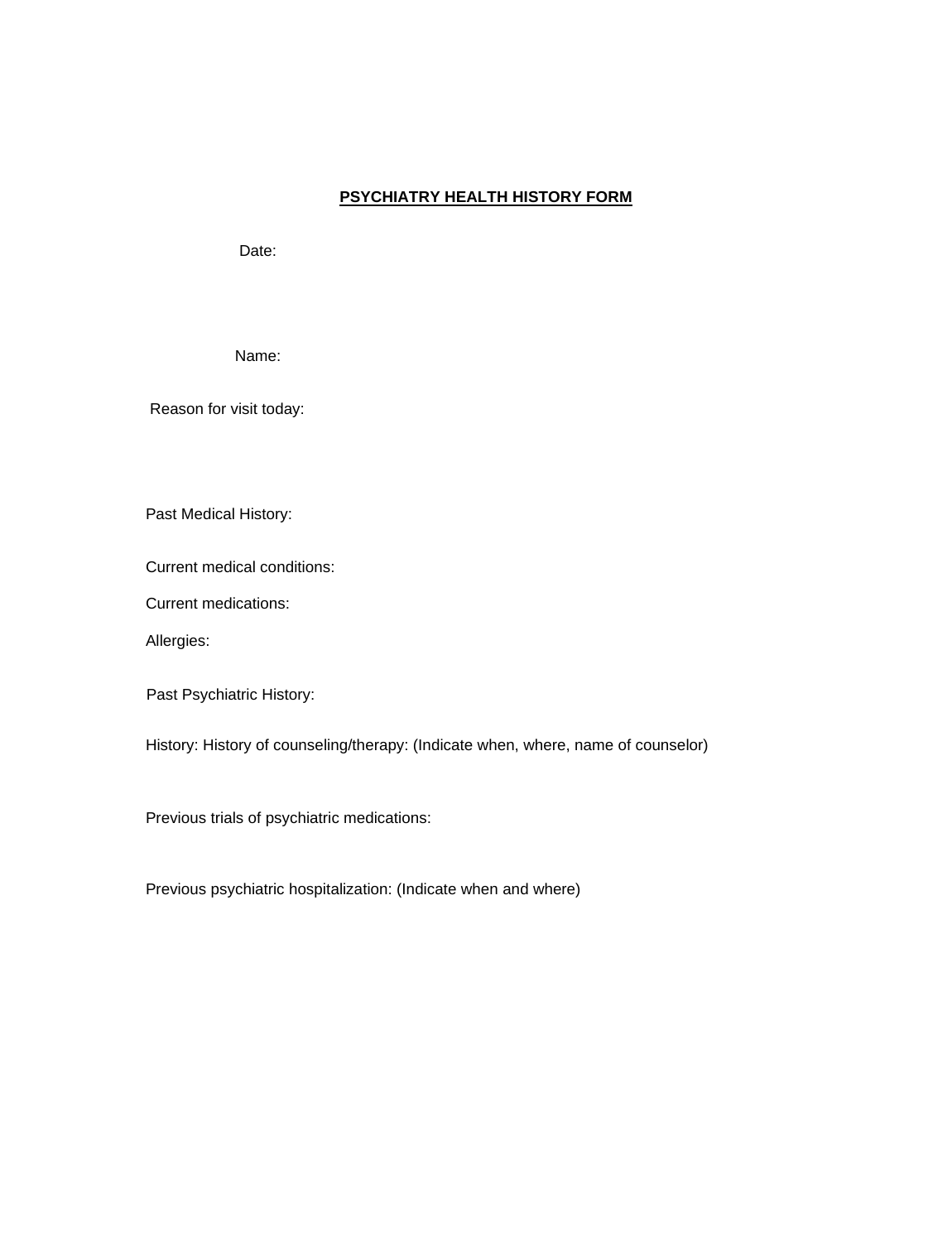# PATIENT HEALTH QUESTIONNAIRE-9  $(PHQ-9)$

| Over the last 2 weeks, how often have you been<br>bothered by any of the following problems? (Use<br>"V" to indicate your answer) | Not at | Several           | More<br>than<br>half the | <b>Nearly</b><br>every<br>day |
|-----------------------------------------------------------------------------------------------------------------------------------|--------|-------------------|--------------------------|-------------------------------|
|                                                                                                                                   | all    | days              | days                     |                               |
| 1. Little interest or pleasure in doing things                                                                                    |        |                   |                          |                               |
| 2. Feeling down, depressed, or hopeless                                                                                           |        |                   |                          |                               |
| 3. Trouble falling or staying asleep, or sleeping                                                                                 |        |                   |                          |                               |
| too much                                                                                                                          |        |                   |                          |                               |
| 4. Feeling tired or having little energy                                                                                          |        |                   |                          |                               |
| 5. Poor appetite or overeating                                                                                                    |        |                   |                          |                               |
| 6. Feeling bad about yourself — or that you are a                                                                                 |        |                   |                          |                               |
| failure or have let yourself or your family down                                                                                  |        |                   |                          |                               |
| 7. Trouble concentrating on things, such as                                                                                       |        |                   |                          |                               |
| reading the newspaper or watching television                                                                                      |        |                   |                          |                               |
| 8. Moving or speaking so slowly that other people                                                                                 |        |                   |                          |                               |
| could have noticed? Or the opposite — being                                                                                       |        |                   |                          |                               |
| so fidgety or restless that you have been                                                                                         |        |                   |                          |                               |
| moving around a lot more than usual                                                                                               |        |                   |                          |                               |
| 9. Thoughts that you would be better off dead or                                                                                  |        |                   |                          |                               |
| of hurting yourself in some way                                                                                                   |        |                   |                          |                               |
|                                                                                                                                   |        | FOR OFFICE CODING |                          |                               |

 $\frac{0}{10}$  + \_\_\_\_\_\_ + \_\_\_\_\_ + \_\_\_\_\_\_

TotaI Score:

If you checked off any problems, how difficult have these problems made it for you to do your work, take care of things at home, or get along with other people?

| Not difficult Somewhat difficult<br>difficult |  | Very difficult | $\vert$ Extremely |
|-----------------------------------------------|--|----------------|-------------------|
|-----------------------------------------------|--|----------------|-------------------|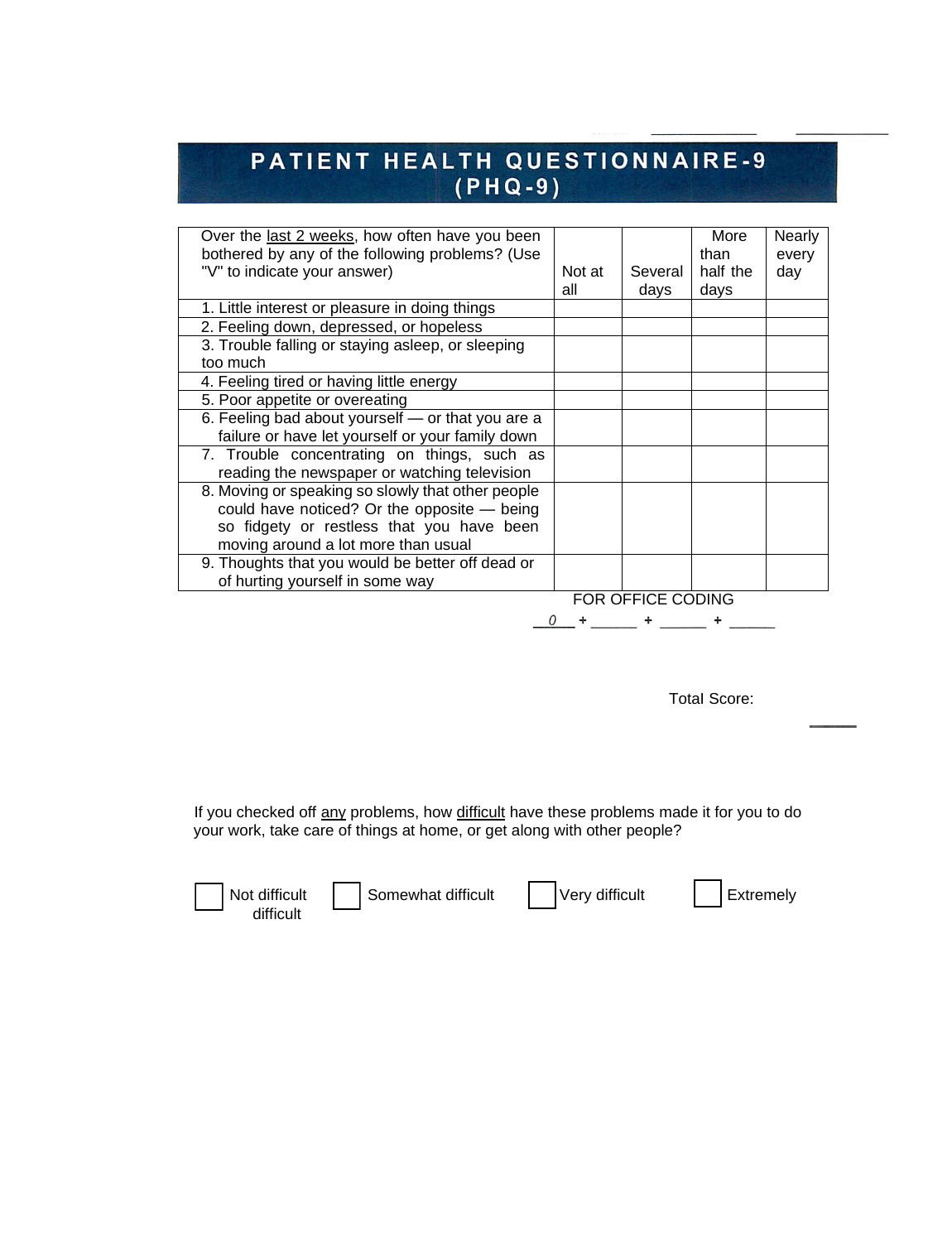## **PLEASE COMPLETE IF YOU ARE SEEING DR. MORRILL**

#### **CONTACTING DR. MORRILL BETWEEN APPOINTMENTS**

#### **1) Refill requests**

Refills are normally provided at the time of our appointment. As a general rule, I provide enough refills to last until the time of our next scheduled meeting.

I do understand that, from time to time, you may need me to authorize a refill between appointments. (For example, you may have missed or postponed an appointment). Here are some guidelines about how to handle these situations:

- \* Please **do not** rely on your pharmacy to contact my office with a refill request. Pharmacies tend to be unreliable in this regard. (For example, it is not uncommon for them to send refill requests to the wrong clinic).
- Please **do** check your medication bottle or check with your pharmacy to see if you already have refills waiting, before you request one.
- Medication refills may be requested by contacting the front desk (773 989 2780) during office hours (8-8 M-F and 8-5 Saturday). Please allow one full business day for me to respond to these requests. If the issue has not been resolved after one business day, please feel free to re-contact the office.
- Refill requests incur a charge of \$15 (or \$25 for controlled substance refills). This fee is waived if the refill request stems from factors outside of your control (e.g., if you missed an appointment due to illness) or if it would pose a financial hardship.

#### **2) Issues other than refill requests**

#### Please note that the office number is not intended for emergency use. **If you are experiencing a medical or psychiatric emergency, please call 911 or go to your nearest emergency room.**

If you have a concern or a brief question about one of your medications, please feel free to contact the office during business hours. For example, I would encourage you to call the office for the following issues:

- you are experiencing adverse effects from a medication which do not constitute a medical or psychiatric emergency, but which you would like to discuss promptly
- you are unclear about the directions on how to take a medication
- your pharmacy was unable to fill a prescription (e.g, due to an insurance issue)
- you have a documentation request (e.g. requests for FMLA, medical records, or documentation for an emotional support animal)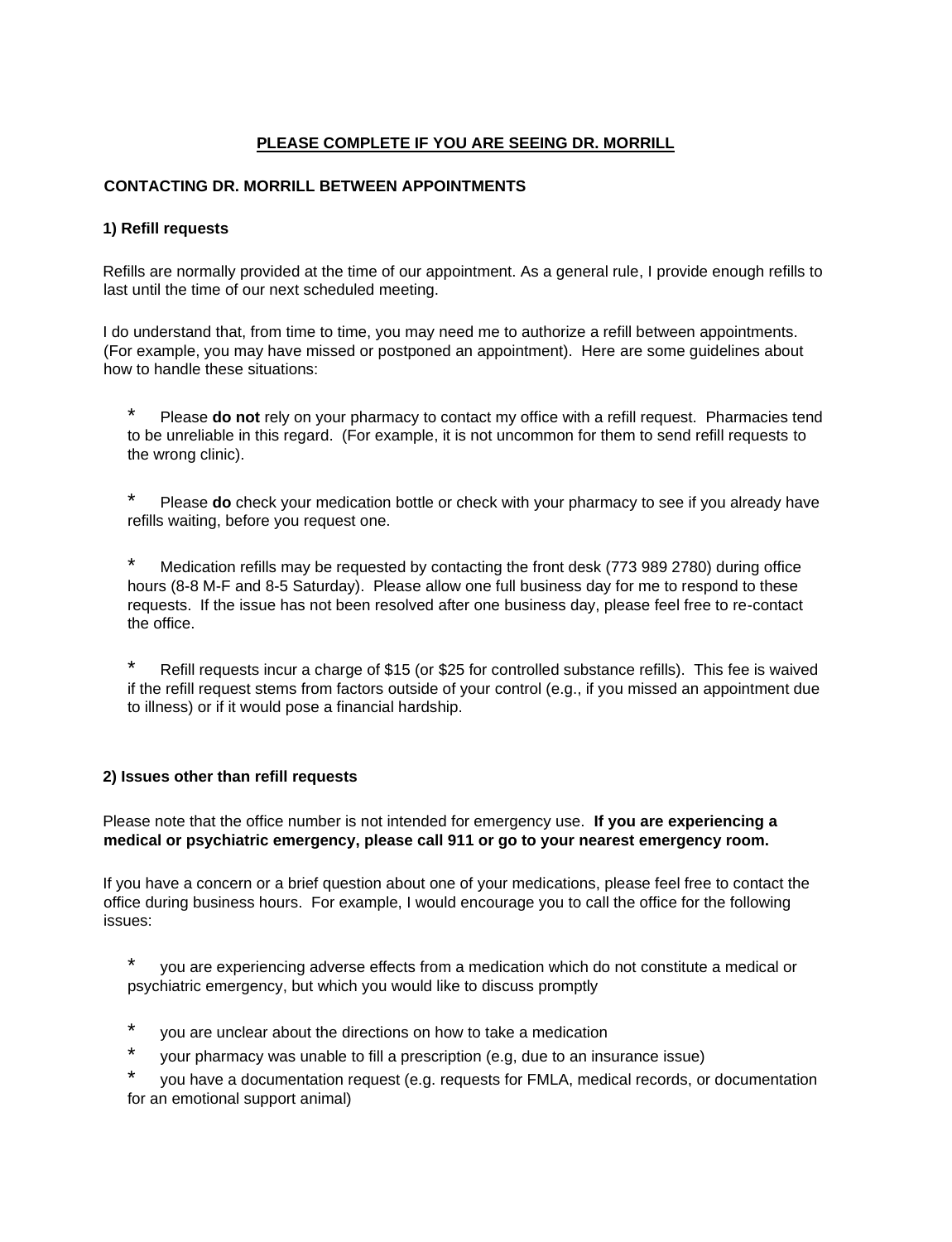\* another physician or therapist is trying to contact me regarding your care

If you are in doubt as to whether your issue or concern warrants a phone call… please call.

Please allow one full business day for a response to these inquiries. If you have not received a response within one business day, feel free to re-contact the office. Note that requests for complex paperwork (e.g., FMLA requests) may require additional time.

Please also note that the assistance I can offer during a between-appointment phone call is limited. I cannot provide psychotherapy services between appointments. I also cannot make major changes to medications, or start a new medication, outside of an appointment. In my experience, it is preferable to make major medication changes during a scheduled appointment, in order to ensure that we both have an uninterrupted block of time during which we can discuss the issue in detail and without distractions.

If you are experiencing a more complex issue which you feel may require significant changes to your medications or treatment plan, I recommend that you contact the office and request the earliest available appointment that works with your schedule. In the majority of cases, we are able to schedule an appointment with established patients within one week or less.

I have read and understood the above guidelines and am in agreement with these guidelines.

Patient Signature: \_\_\_\_\_\_\_\_\_\_\_\_\_\_\_\_\_\_\_\_ Date:  $\Box$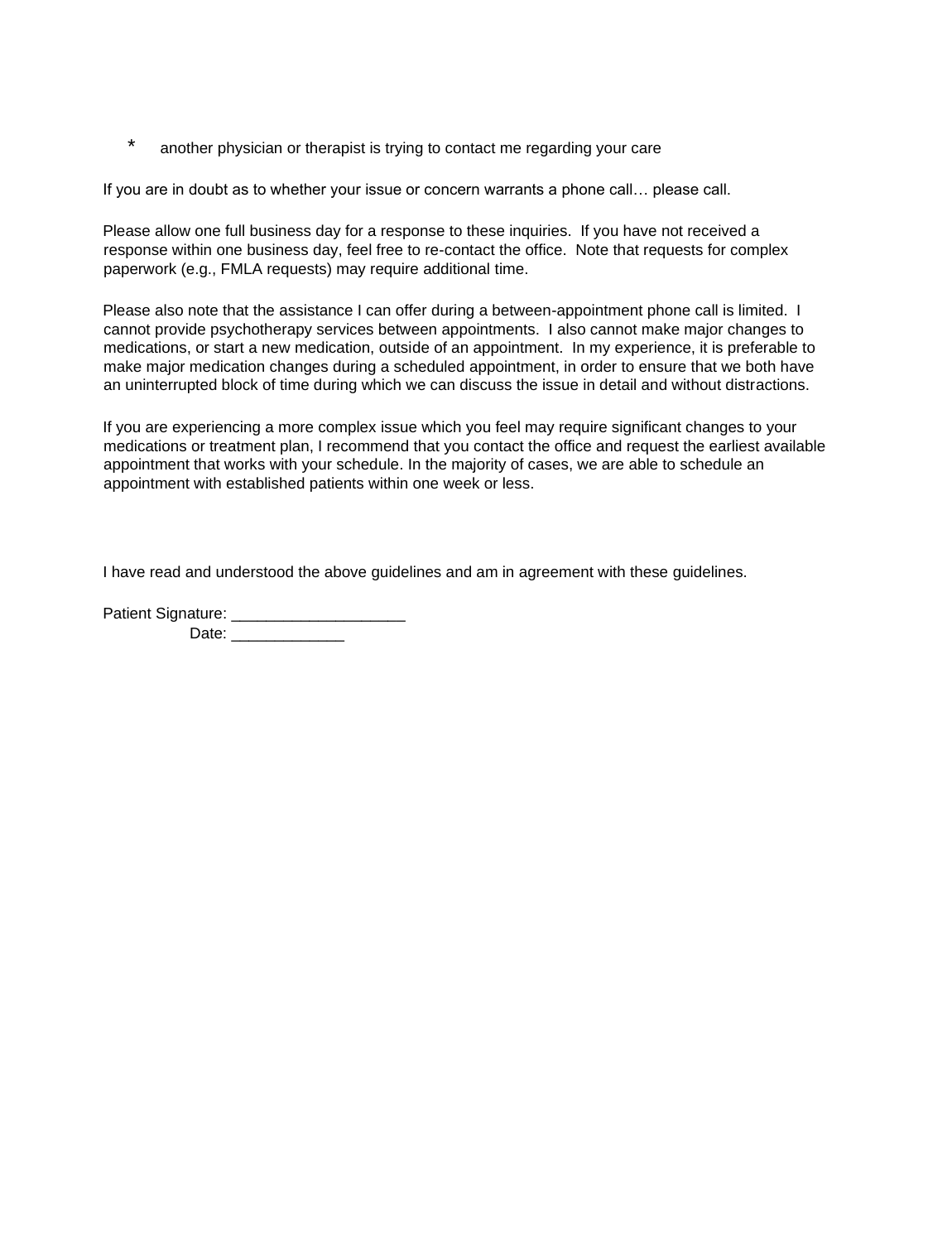# **DR. MORRILL'S POLICIES REGARDING CONTROLLED SUBSTANCES**

# **I. BENZODIAZEPINES**

**Benzodiazepines** are a class of anxiety-reducing medications which includes Klonopin (clonazepam), Ativan (lorazepam), Xanax (alprazolam), Valium (diazepam), Restoril (temazepam), and a few others. All benzodiazepines are classified by the FDA as controlled substances due to their potential for abuse and dependence.

As a general rule, I do not prescribe benzodiazepines on a long-term basis. This is because I do not feel that they are either safe or effective as a long-term treatment for anxiety or other mood disorders. This opinion is based both upon my reading of the medical literature and my years of clinical experience. I will be happy to discuss my reasoning with you in session, and also to discuss the applicable research literature and clinical guidelines, if this is a topic of interest to you.

If you are currently taking one or more benzodiazepines and you choose to enter treatment with me, a goal of treatment will be to taper and discontinue these medications, and to find other strategies for managing your anxiety symptoms.

The process of tapering is usually gradual and may take a period of weeks or months. Over the years, I have helped many people successfully taper off benzodiazepines, in a manner designed to minimize any withdrawal effects. In most cases I have noticed that the patient experiences improvement of symptoms and greater mood stability after these medications have been stopped.

Note that there is one minor exception to the "no benzos" policy. Occasionally, I will encounter a patient with a specific phobia that is not triggered very often (e.g. fear of flying, fear of needles, fear of getting a medical procedure such as an MRI). For these patients I will sometimes prescribe a very limited supply of benzodiazepines to be used exclusively for situational anxiety, e.g. a dose of Ativan prior to a plane flight. In these cases, the use of benzodiazepines is typically very infrequent (e.g. a few times a year).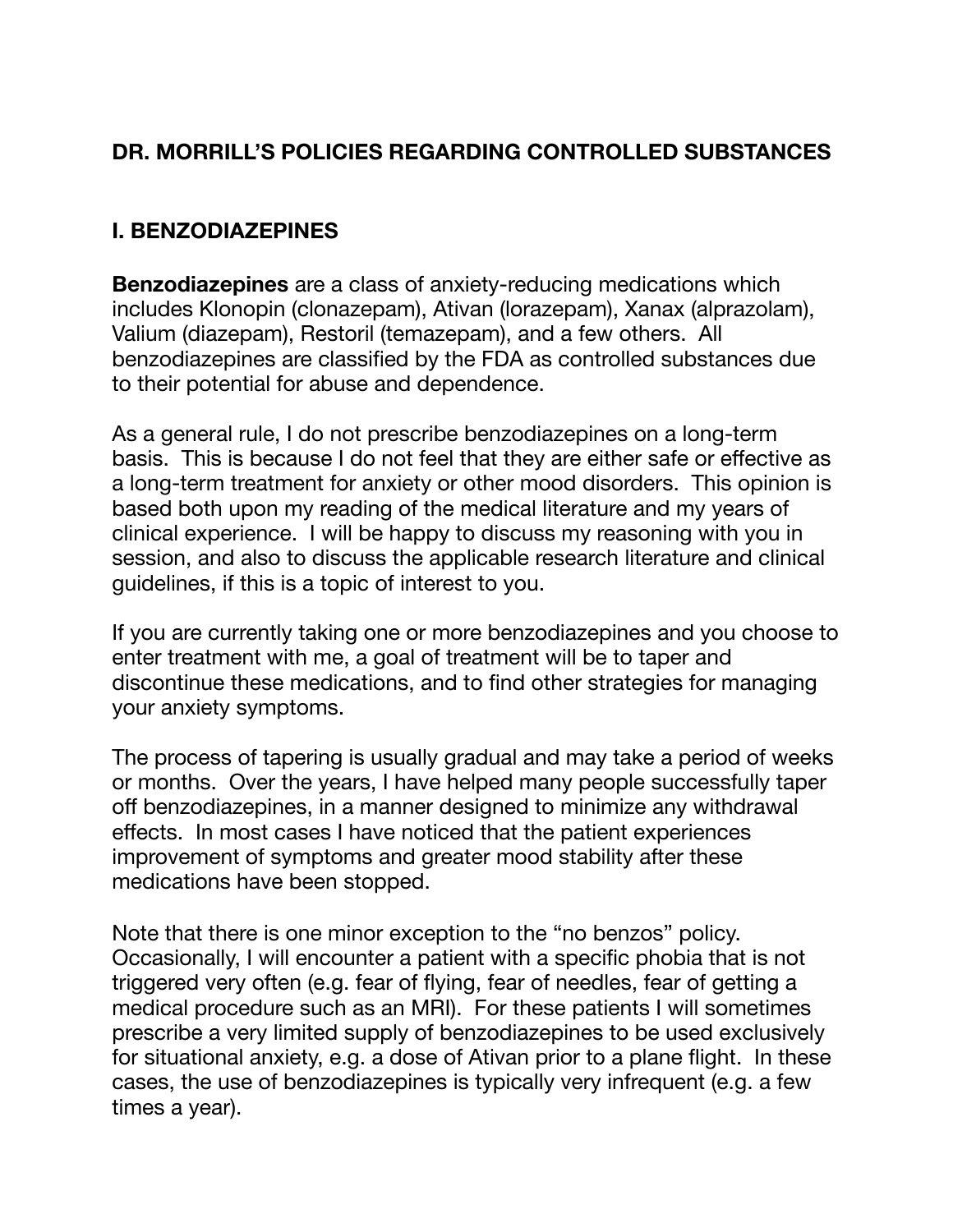## **II. STIMULANTS**

**Stimulants** are a class of medications which are commonly prescribed for ADHD (and occasionally for other disorders). Examples include Adderall, dextroamphetamine, Ritalin, Concerta, Focalin, Vyvanse, and a few others. Like the benzodiazepenes, these medications carry a substantial risk of abuse or dependence and are classified by the FDA as controlled substances.

## **Please be aware that I prescribe stimulant medications very**

**selectively.** Like many of my colleagues, I believe that these medications are currently over-prescribed. Over the past 25 years, the use of stimulant medication in the United States has increased by **nearly 500%.** I believe that this increase has been largely driven by financial and sociological factors, and not by clinical necessity.

If you are a prospective patient who is concerned about issues with focus or attention, you should be aware of the following considerations:

- (1) The diagnostic criteria for ADHD (as outlined in the DSM-V) are notoriously subjective. Physicians frequently disagree with each other about whether a specific patient meets criteria for ADHD. Thus, the fact that you have been previously diagnosed with ADHD by another physician does not guarantee that I will arrive at the same diagnosis.
- (2) Patients often come to my office stating that they "want to be tested for ADHD" (or, in some cases, stating that they have already "been tested for ADHD"). Unfortunately, there is **no** standardized test available which either definitively confirms, or definitively rules out, a diagnosis of ADHD. Psychiatrists do sometimes order "neuropsych testing" during their evaluation of ADHD patients. Although these tests may be of some value in identifying problem areas, there is an extensive body of research which shows that they do not correlate well with the presence or absence of ADHD.
- (3) Problems with attention/focus are often caused, in whole or in part, by clinical issues other than ADHD. Examples include 1) the concurrent use of sedating or cognitively impairing medications, and 2) the presence of undiagnosed or untreated sleep apnea. (There are many other causes of attentional problems, which I will be happy to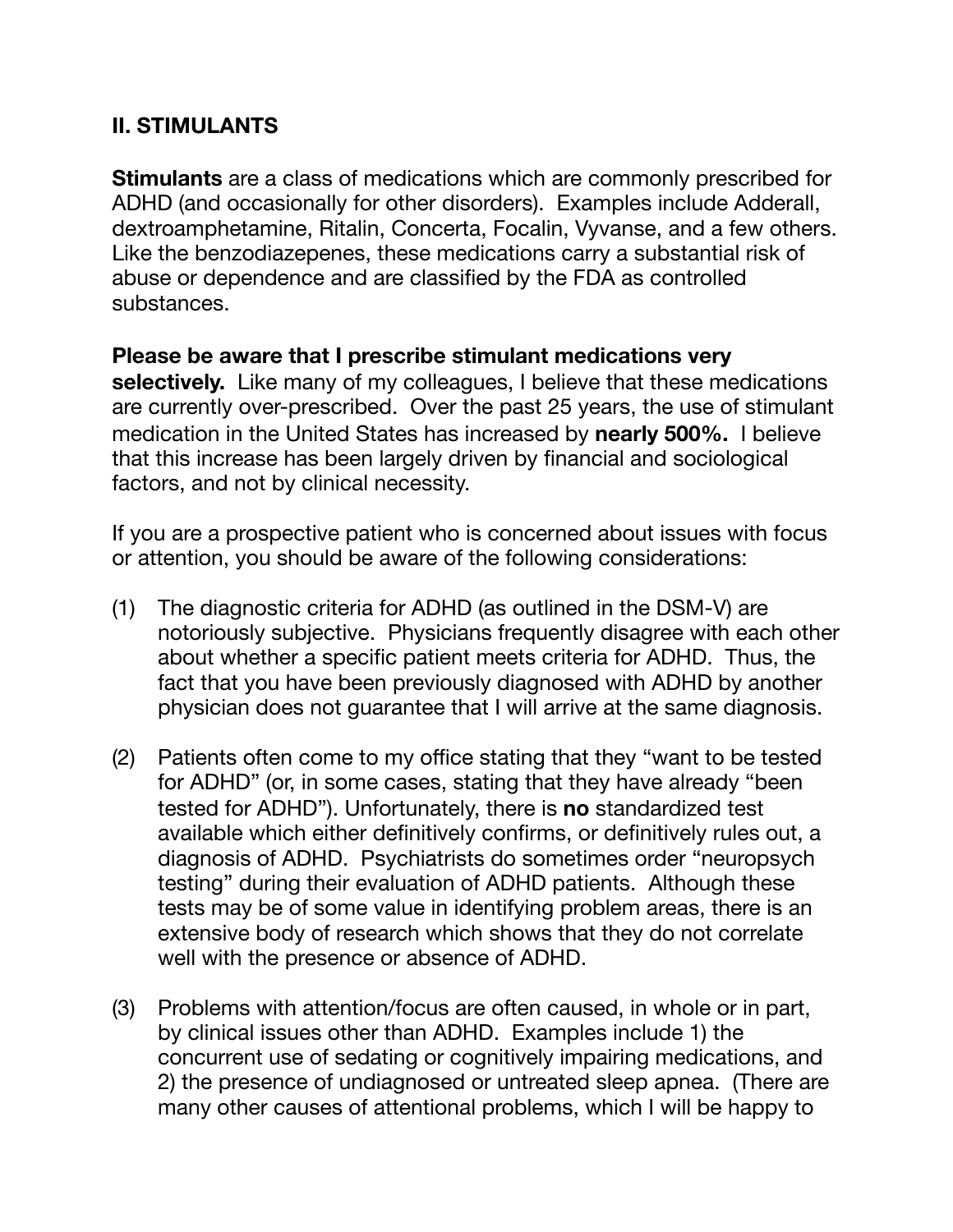discuss with you in session). My goal as a physician is always to identify and address these issues **before** considering a course of treatment with stimulant medication.

Please note that if you are currently taking a medication which is known to cause significant issues with focus/attention (e.g. a benzodiazepine), I will not be able to prescribe stimulant medication.

When I do prescribe stimulants, I make efforts to prescribe the lowest effective dose and encourage patients to take "breaks" from stimulant use whenever possible (e.g., on weekends or vacations). I also encourage patients to periodically re-evaluate their attentional symptoms and to reevaluate whether there is an ongoing need for stimulant medication.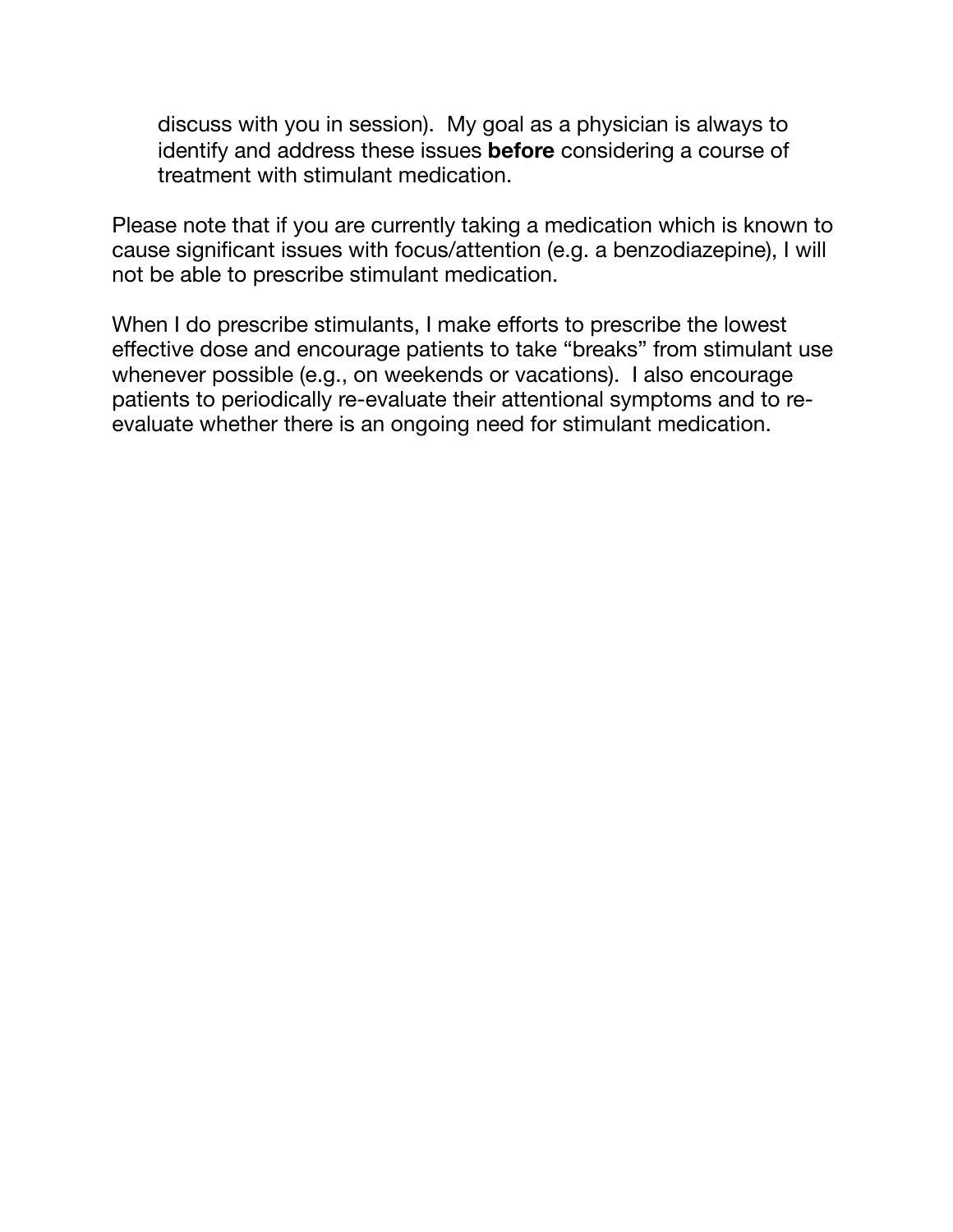## **Dr. Ogundipe medication policy**

**Patient agreement (to be added to initial paperwork for new patients. To be given to all follow up patients including when the patient is requesting any of the below. Patients need to agree to the below to get treatment by provider):** 

- No early refills will be given for stimulants/controlled substances (including benzos, pregabalin/gabapentin). Should patient take more of the controlled substance than prescribed no additional prescription will be prescribed or early refill given. No exceptions.
- No transfers to different pharmacies/refills will be given for stimulants outside of an appt. If patients are concerned that pharmacy will be out of stock of stimulant medication/controlled substance we ask that he/she ensure the pharmacy has supply before requesting medication be sent there.
- If medication has been sent by me and patient is late filling stimulant/controlled substance with pharmacy (the prescription expires. Usually after 90 days from when its written) he/she will need an appointment for a refill. No exceptions.
- If patient is on benzodiazepine and needs a refill and it has been more than 3 months since they were last seen then they will need an appointment to get the refill.
- Please note no paperwork (disability/FMLA/letters, etc) will be written/filled out by this provider on patients first visit. Patient will need to be an established patient with a minimum of 3 visits before any paperwork can be filled out (Can fill out paperwork on 3<sup>rd</sup> visit). All paperwork will require that the patient schedule a 40-minute visit so the provider can fill out the paperwork during the visit. If paperwork should take longer to complete than the 40 minutes then practitioner will determine separate/additional charge commensurate with how long paperwork takes to complete.
- For all stimulants prescribed once patient is established and medication has been settled on practitioner will prescribe up to 3 prescriptions each of 30 pills/days so patient will be covered for 3 months. Each prescription will be given a date for the pharmacy to fill. "Please do not fill until….". These dates are given to patient at time of appt and its patients responsibility to remember dates he/she is eligible to fill the prescriptions. Pharmacy will not release meds if patient requests sooner than the dates. No additional prescriptions will be given out by this practitioner within 3 months of the visit. Only exception will be if pharmacy is out of stock, then enough prescription will be sent to different pharmacy (Patient to ensure this pharmacy in stock) to cover the time period until the 3 month follow up appointment.